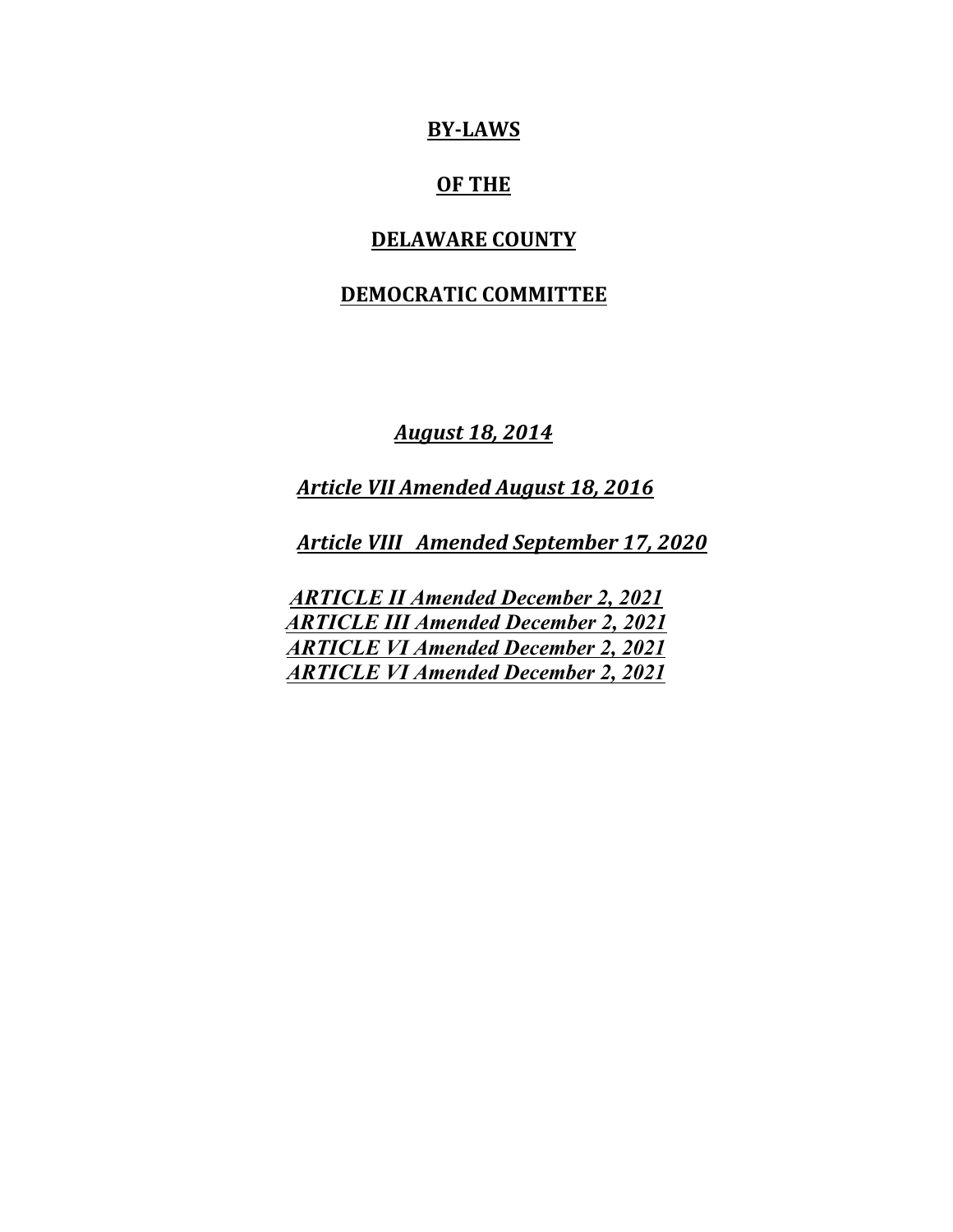# **Table of Contents**

| SECTION 4. Additional Disqualification for County Executive<br>Committee.                    |
|----------------------------------------------------------------------------------------------|
|                                                                                              |
| Article IV. Elected & Appointed Committee People, Ex Officio & State<br>Committee<br>Members |
|                                                                                              |
|                                                                                              |
|                                                                                              |
|                                                                                              |
|                                                                                              |
|                                                                                              |
|                                                                                              |
| $\overline{5}$                                                                               |
|                                                                                              |
|                                                                                              |

# **Page**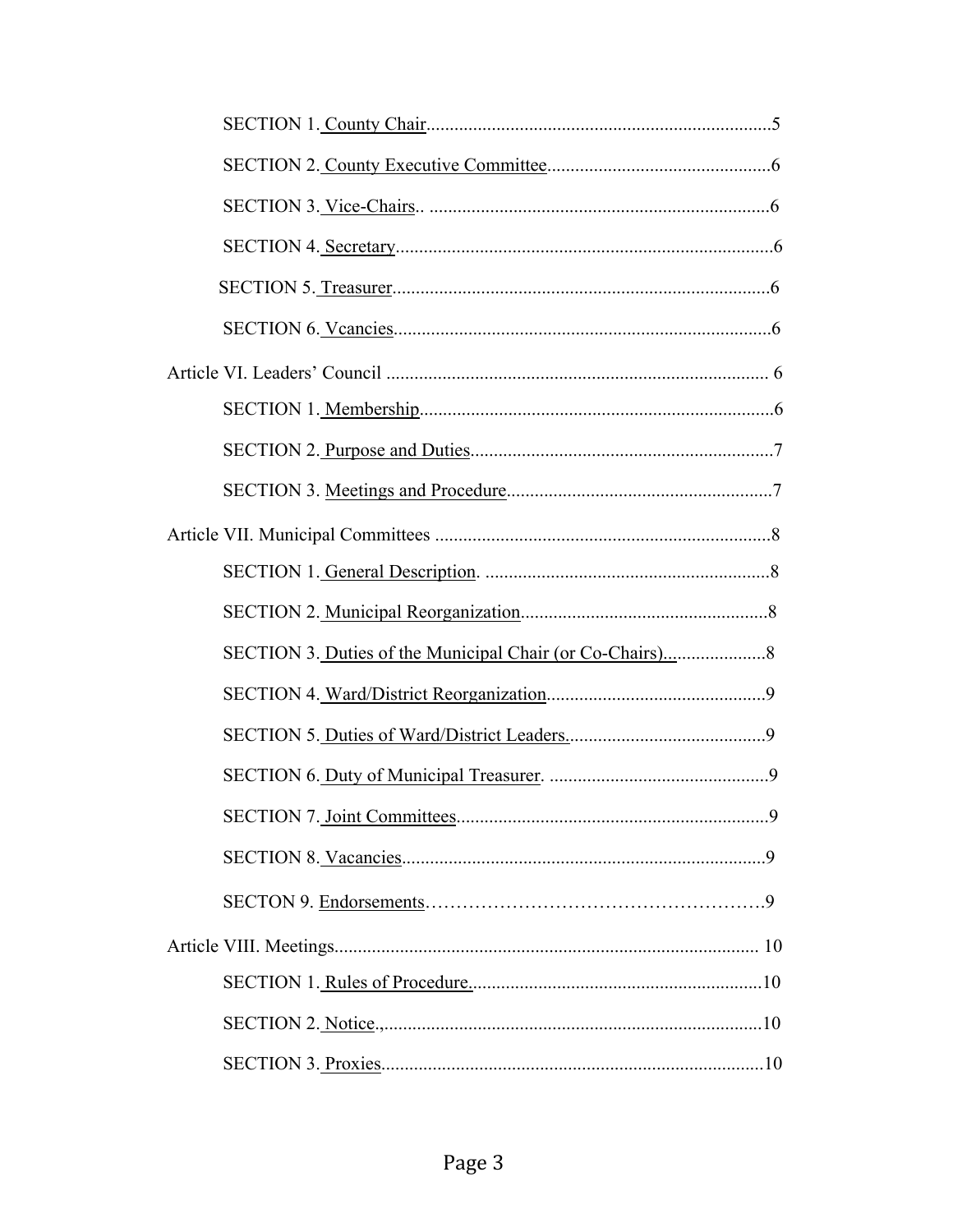| SECTION 7. Endorsements After the Nominating Convention11            |         |
|----------------------------------------------------------------------|---------|
|                                                                      |         |
|                                                                      |         |
| <b>SECTION</b><br>10.                                                | Virtual |
|                                                                      |         |
| SECTION 1. Candidate For More Than One Election District12           |         |
| SECTION 2. Candidate Within One Election District. 13                |         |
| SECTION 3. Candidate Vacancy Where No Committee Is Organized13       |         |
|                                                                      |         |
|                                                                      |         |
|                                                                      |         |
| SECTION 3. Removal of Elected and Appointed Committee People for     |         |
|                                                                      |         |
| SECTION 5. Removal of Municipal Chair or Co-Chair for to Perform     |         |
| SECTION 6. Removal of a Ward/District Leader for Failure to Perform  |         |
|                                                                      |         |
| SECTION 1. Composition and Authority of the County Arbitration Board |         |
| SECTION 2. Preliminary Procedure for Complaints15                    |         |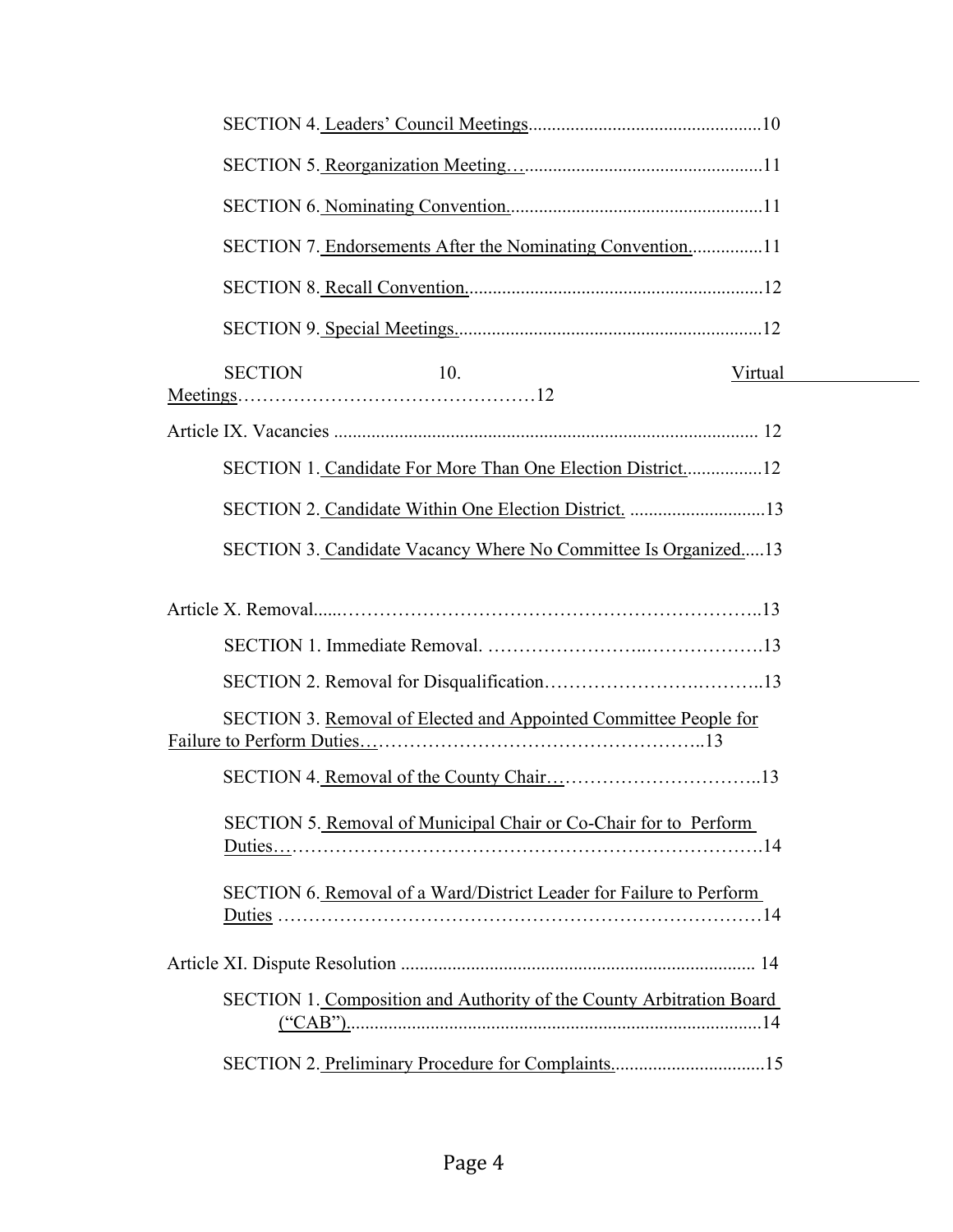SECTION 3. Proceedings Before the County Arbitration Board..............16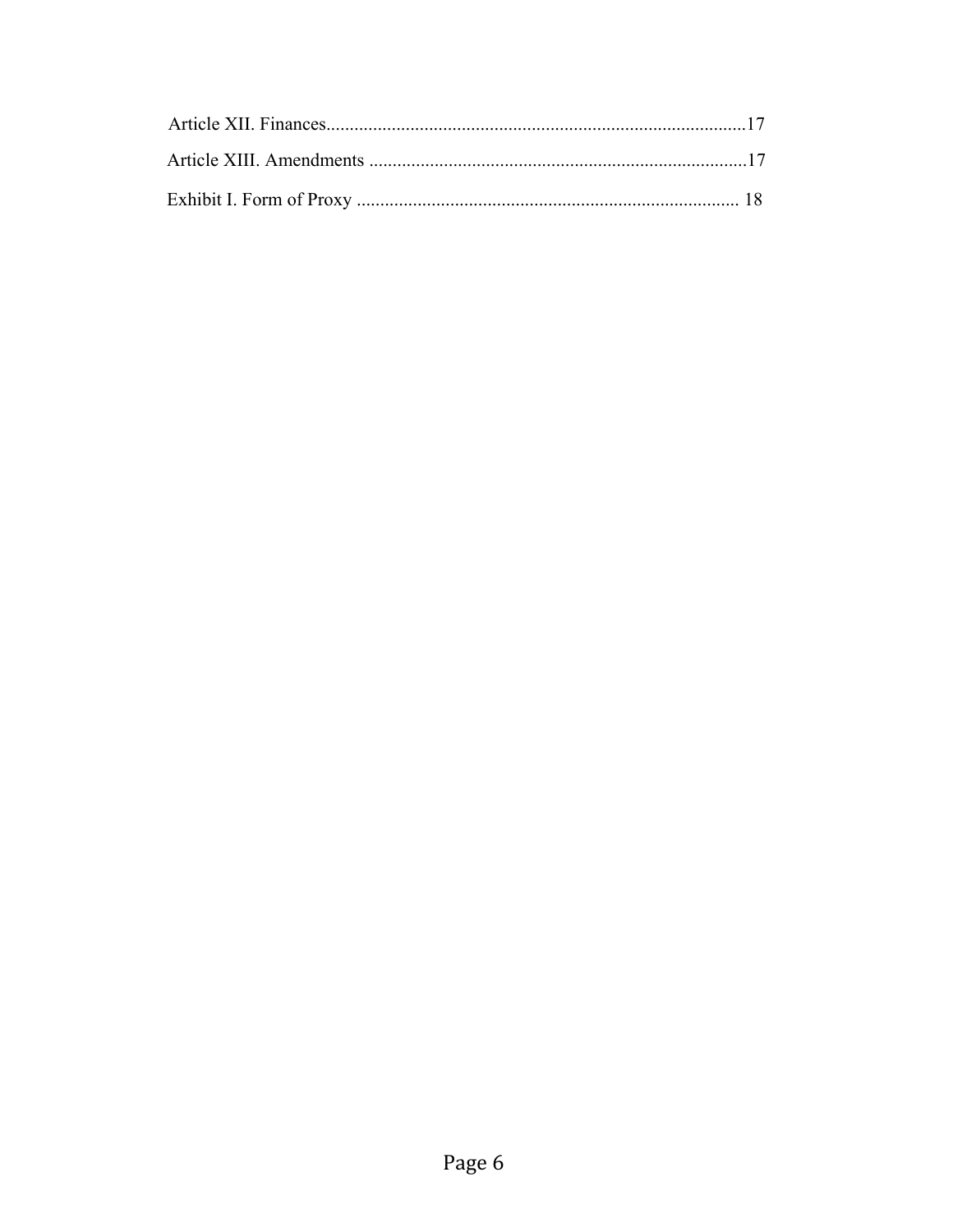#### **Article I. Authority**

SECTION 1. The Delaware County Democratic Committee shall be the authoritative body of the Democratic Party in Delaware County and shall make such rules for the governance and management of the party in Delaware County as it may deem proper, not inconsistent with law and with the rules of the Democratic Party in the State of Pennsylvania. It may also delegate such power and authority to committees or to representative Democratic voters of the County, as outlined in these By-Laws. All public meetings will be open to all registered Democrats of Delaware County, regardless of race, color, creed, gender, sexual orientation, national origin, age, ethnic identity, physical disability or economic status.

#### **Article II. Definitions**

"Advisory Committee" is defined in Article III.8.

"Appointed Committee Person" is defined in Article IV.4.

"At-Large Municipal Committee Person" is defined in Article III.8 "County

Arbitration Board" is defined in Article X.1.

"County Executive Committee" is defined in Article V.2.

"County Solicitor" means the Delaware County Democratic Party solicitor appointed by the County Chair.

"Delaware County Democratic Committee" or "DCDC" is defined in Article III.1.

"Elected Committee Person" is defined in Article IV.1.

"District" means an election district or precinct of a municipality.

"Leaders' Council" is defined in Article VI.1.

"Ex Officio Member" is defined in Article IV.6.

"Municipal Leader" means the elected Chair or Co-Chair of a city, township or borough.

"Notice" is defined in Article VIII.2.

"Proxy" is defined in Article VIII.3.

"Quorum" is defined in Article VIII.1(e).

"Secretary" is defined in Article V.4.

**"Selected Organization" is a local affiliate of a state organization identified in Rule III Sec. 2 of the Pennsylvania Democratic Party bylaws as having one full voting member, which local affiliate's bylaws are organizationally accountable including methods to remove officers and is approved by vote of a majority of the Leaders' Council, including required reconsideration when a Selected Organization amends its bylaws.**

"Treasurer" is defined in Article V.5.

"Writing" means a document delivered in hard copy or electronically.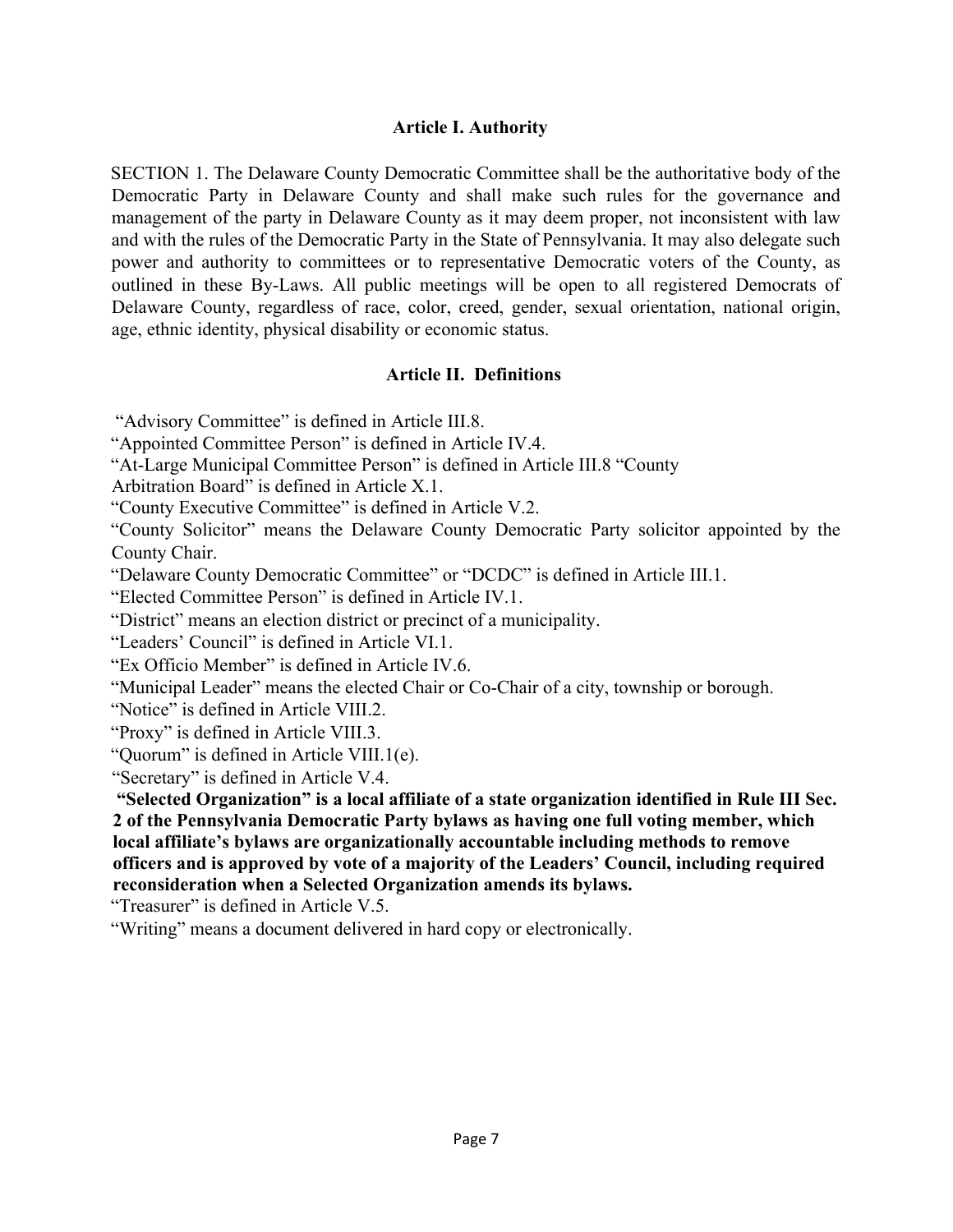# **Article III. Organization and Eligibility**

SECTION 1. Organization. The organization shall be known as the Delaware County Democratic Committee or DCDC and shall be composed of:

- (a) Elected and Appointed Committee People;
- (b) County Executive Committee;
- (c) Municipal Leaders;
- (d) Delaware County State Committee Members;
- (e) Any Member of the Democratic National Committee from Delaware County; and
- (f) Ex Officio Members.

All members of the DCDC shall abide by these By-Laws*.*

SECTION 2. Eligibility. Elected and Appointed Committee People shall be duly registered and enrolled Democratic electors in the election District that they represent and shall have actual and physical residence and not merely legal residence in said election District.

SECTION 3. General Disqualification. No person shall be eligible to serve on the DCDC who:

(a) holds a political appointive office of profit under an administration - municipal, county, state or national -- opposed to the Democratic Party (except offices of a judicial character or appointed by the courts or Notaries Public). This section shall not be construed to prevent a member of any Democratic committee from serving on boards or commissions of any administration or serving as solicitor for any county or municipal administration;

(b) has entered into an agreement with an opponent or opponent(s) of the Democratic Party to support such opponents;

(c) has supported a candidate opposed to the Democratic Party (except for candidates who cross-file for an office in which cross-filing is permitted by law) by voice, public support, financial support or otherwise, within the prior two years, except a candidate who is a member of the Democratic party who has cross-filed as a Republican for an office in which cross-filing is permitted by law; or

(d) was an active member, e.g., a committee person, of any other political party at any time within the two years immediately preceding the date of the election or appointment by which he or she would become a member of the DCDC; or

(e) circulates or causes to have circulated any campaign literature or sample ballot designed to imply an endorsement by the DCDC or any Municipal Democratic Committee, when such endorsement has not been given or has been given to another candidate.

SECTION 4. Additional Disqualification for County Executive Committee. No person shall be eligible to serve on the County Executive Committee who has been a registered member of any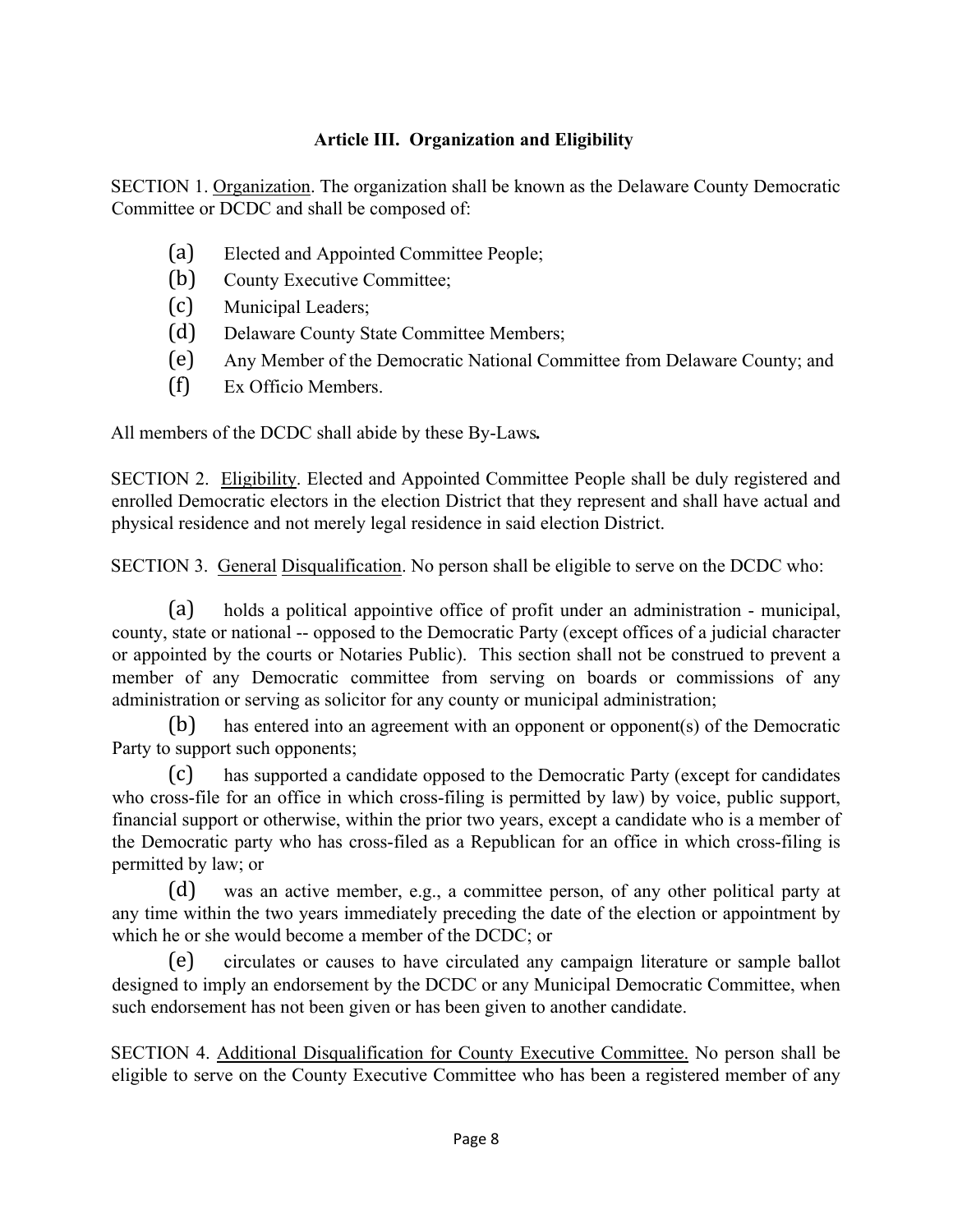other political party at any time within the two years immediately preceding the date of appointment.

SECTION 5. Personal Conflicts. Where an Elected or Appointed Committee Person believes that they have a personal conflict regarding a duly nominated Democratic candidate, that committee member may file a formal letter of abstention in Writing with the County Chair within three (3) weeks after the Primary where the candidate was nominated. The County Chair may then appoint an acting committee member who will conduct the necessary duties in the given area of responsibility for the duration of the campaign. Such appointment shall be temporary and shall expire following the final certification of election results for that election. The filing of a formal letter of absention shall not constitute a violation of these By-Laws on the part of the individual abstaining, however, any individual so abstaining remains bound by the provisions of Article III. Section 3(b) and (c) and may be subject to adverse actions in the event they violate those provisions, or other provisions of these By-Laws.

## **Article IV. Elected & Appointed Committee People, Ex Officio & State Committee Members**

SECTION 1. Elected Committee People. The Democratic voters of each election District of Delaware County shall elect at the Spring Primary Election in the year the Governor is elected, two committee members who shall be duly registered and enrolled Democratic voters of such election District and who have actual and physical residence and not merely legal residence in said election District. These committee members shall have charge of the Democratic organization in their respective districts and shall hold office for the term of four years, or until their successors are elected or appointed, or as otherwise provided for in these By-Laws, whichever occurs sooner.

SECTION 2. Duties. It shall be the duty of Elected Committee People to:

(a) participate in reorganizations to elect a County Chair or a Municipal Leader;

(b) participate in meetings of the local and county committees as called for by these By-Laws and/or the County Chair;

(c) increase the registration of Democratic electors in their election Districts;

(d) properly circulate and file nominating petitions in advance of Primary Elections;

(e) recruit candidates including local election board officials (e.g., Judge of Election, inspectors and clerks);

(f) staff and organize political activity in their election District, including but not limited to ensuring that there are workers outside the polling place(s) on election day;

- (g) achieve the maximum Democratic vote;
- (h) champion and work for Democratic principles and integrity within the Party; and
- (i) do all things necessary and proper to effectuate these By-Laws.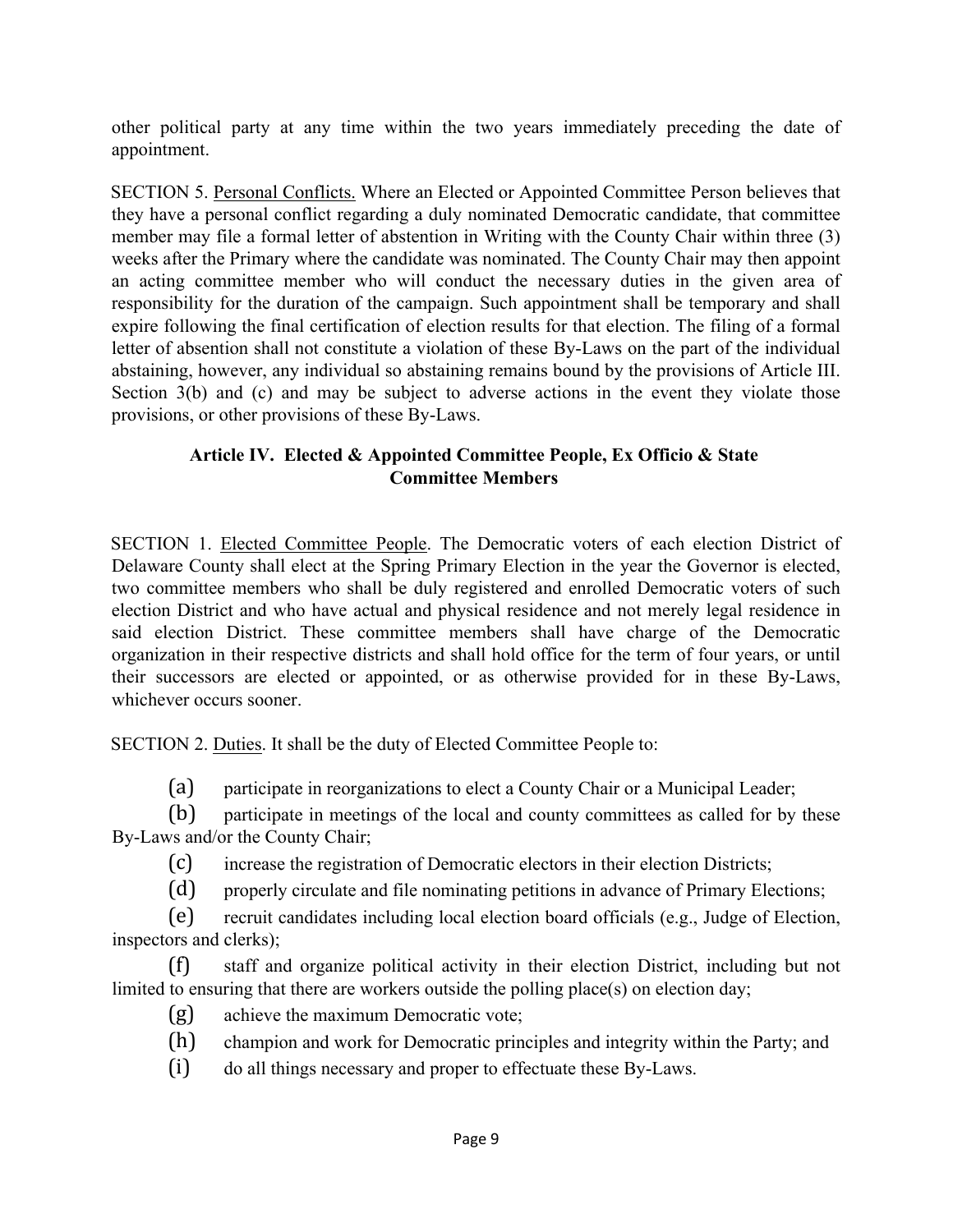SECTION 3. Voting Privileges. Elected Committee People shall have the voting privileges enumerated below. The voting privileges of Appointed Committee People*,* Ex-Officio Members, State Committee Members and At-Large Municipal Committee People are set forth in Sections 4, 6, 7 and 8 of this Article.

(a) the right to participate in reorganizations to elect and/or remove the County Chair, CAB Members, and Municipal Leaders;

(b) the right to vote on any proposed changes to these By-Laws;

(c) the right to endorse candidates at nominating conventions;

(d) the right to vote on the nomination to fill any candidate vacancy under Article IX and any procedural motions pertaining to such elections or nominations; and

(e) the right to vote on all matters coming before the Municipal Democratic committee with which they are affiliated or as otherwise set forth in these By-Laws.

#### SECTION 4. Appointed Committee People.

(a) In the case of a vacancy in the office of Elected Committee Person from any election District of the county, caused by death, resignation, failure to elect at the Spring Primary, removal for cause, or other reasons, the Municipal Leader, after conferring with the remaining Elected Committee Person of said District, shall submit a request in Writing to the County Chair to appoint a specified Democratic elector of said District to fill the vacancy. If the County Chair does not confirm or reject the appointment within ten (10) days after the request has been submitted, the appointment shall be deemed effective at the end of that ten day period. If no recommendation for appointment is made by the Municipal Leader within thirty (30) days after the occurrence of the vacancy, the County Chair may appoint a specified Democratic elector of said District to fill the vacancy.

(b) No appointments to fill vacancies may be made: (i) between the Spring Primary at which the County Committee Members are elected, and the day following the election of a new County Chair, (ii) less than twenty-one (21) days before the date of any nominating convention, or (iii) less than thirty (30) days before a scheduled vote to remove or fill a vacancy for the position of County Chair or Municipal Leader.

(c) Committee members appointed in accordance with this Article IV. Section 4 shall assume all of the rights and duties of the office upon receipt of a letter of appointment from the County Chair. The Chair will send a copy of such appointment to the Municipal Leader and shall announce the appointment at the next scheduled meeting of the Leaders' Council.

(d) Appointed Committee People shall have all the voting privileges set forth in Article IV. Section 3(a)-(e).

SECTION 5. Effect of Reapportionment. If local, municipal reapportionment results in ward and/or precinct lines being redrawn so that Elected or Appointed Committee Members are moved to a new election District where Elected or Appointed Committee People already serve, the reapportioned committee people shall continue to have all voting rights accorded to them under Article IV, Section 3 (a)-(e) until the next Spring Primary Election in the year the Governor is elected.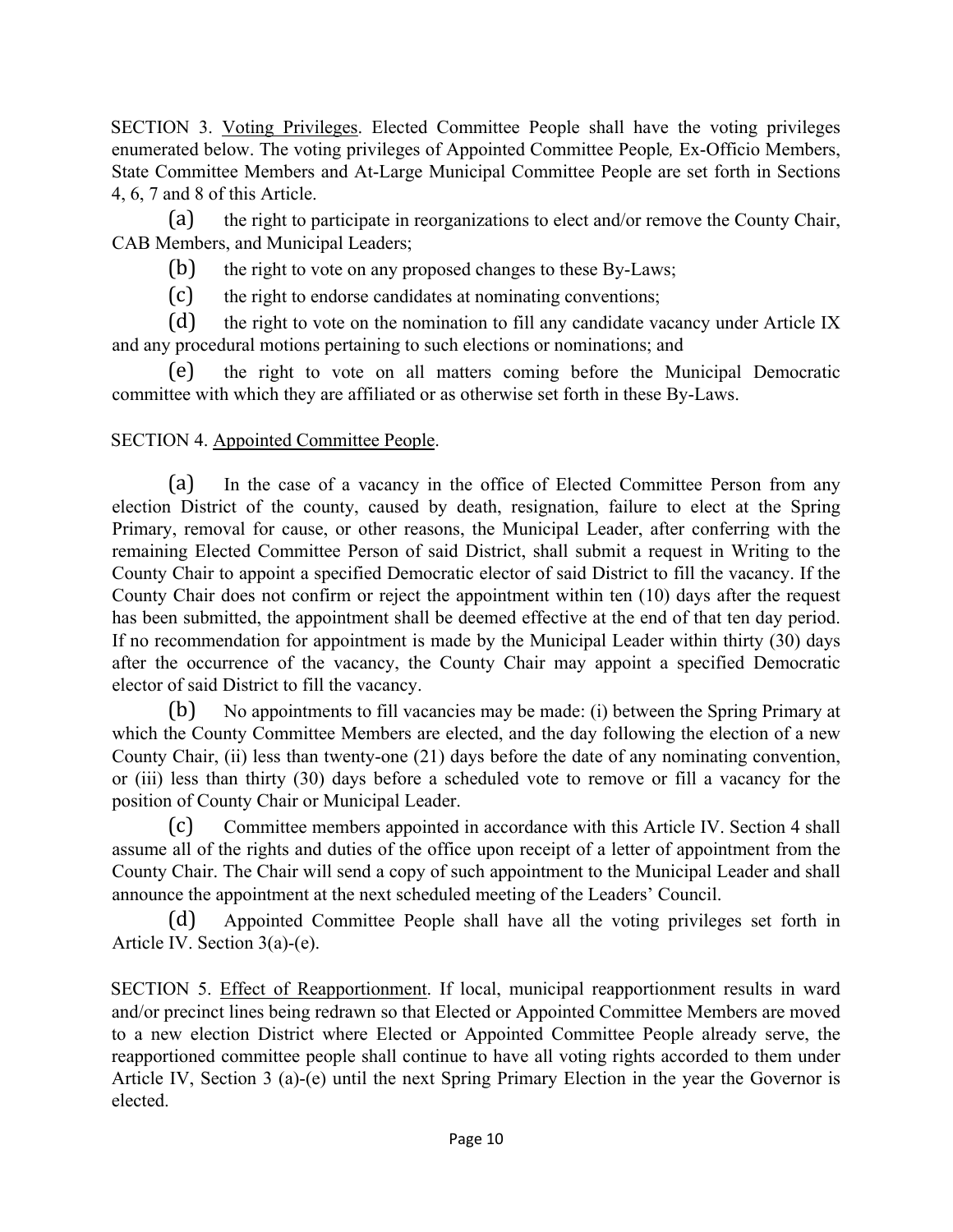SECTION 6. *Ex Officio* Members. Any Democratic elected public official in Delaware County, including currently serving Municipal Leaders and current members of the County Executive Committee, shall be *ex officio* a member of the DCDC, with only the voting rights set forth in this Article IV. Section 3 (c) and (e) and no others, provided, however, that Municipal Leaders shall have the voting rights set forth in Article VII. Section 2. If an *Ex Officio* Member is also an Elected, Appointed or State Committee Person, he/she shall be entitled to only one vote in DCDC matters. The term "public official" shall not include Common Pleas Judges, Magisterial District Justices, Judges of Elections, Inspectors of Elections or School Board Members.

SECTION 7. State Committee Members. State Committee Members residing in Delaware County shall have all the voting privileges set forth in Article IV. Section 3(a)-(e). If a State Committee Member is also an Elected or Appointed Committee Person or an *Ex Officio* Member, he/she shall be entitled to only one vote in DCDC matters.

SECTION 8. At-Large Municipal Committee People. Municipal Committees may appoint At-Large Municipal Committee People to perform the duties set forth in Article IV. Section 2 (b)-(i) either in election Districts where there are no Elected or Appointed Committee People or in addition to the existing Elected and Appointed Committee People in an election District, provided that in no event shall there be more than a total of four (4) Elected, Appointed and At-Large Committee People per election District. At-Large Municipal Committee People shall be appointed by the Municipal Chair with approval by vote of the Municipal committee and confirmed by the County Chair. If the County Chair does not confirm or reject the appointment within ten (10) days after the request has been submitted, the appointment shall be deemed effective at the end of that ten day period. At-Large Municipal Committee People shall have the right to vote set forth in Article IV. Section 3(c) and 3(e).

SECTION 9. Advisory Committees. The County Committee, County Executive Committee and Municipal Committees are authorized and empowered to create and establish advisory committees within their jurisdictions. Such Advisory Committees may be organized on any reasonable basis including state representative district, school board district, or based on any issue commonly affecting Municipal Committee matters.

#### **Article V. County Executive Committee**

SECTION 1. County Chair. The County Chair shall be the Chief Executive Officer of and spokesperson for the county organization. The Chair's powers shall include those set forth in these By-Laws and all other appropriate powers not expressly delegated to others herein. The Chair shall be solely responsible for the administration of the County headquarters and its staff. The Chair shall preside over meetings of the County Committee and Leaders' Council. The Chair shall appoint, subject to ratification by a simple majority of the Leaders' Council, and has the power to remove at any time, at least one and up to three Vice-Chairs, a Secretary and Treasurer, provided, however, that to the extent there are more than three Vice Chair in office at the time these By-Laws are amended, they may continue to serve, at the pleasure of the County Chair, until the end of their four year term. The County Chair shall also recruit candidates for all elective offices in Delaware county and raise funds for the DCDC.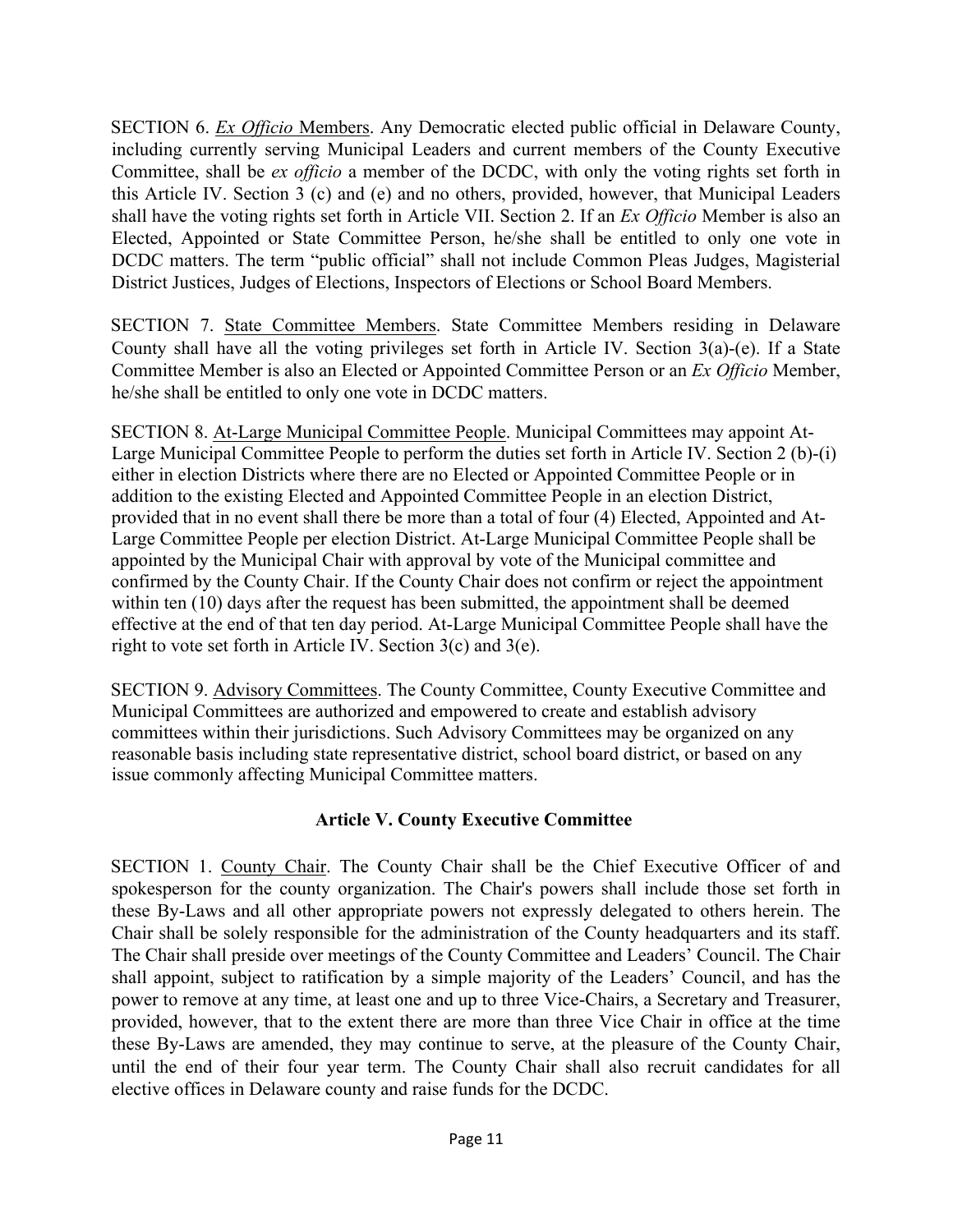SECTION 2. County Executive Committee. The County Executive Committee shall consist of the County Chair, a First Vice-Chair who shall be of the opposite gender of the Chair, a Secretary and a Treasurer and, at the County's Chair's option, up to two additional Vice-Chairs. The County Chair may appoint and remove officers of special committees as he or she deems necessary, e.g. Finance Chair, Affirmative Action Chair, etc. Only regularly registered and enrolled Democrats who reside in Delaware County shall be eligible to serve as officers of the County Executive Committee. Such persons need not be Elected or Appointed Committee People at the time of their appointment, but shall become, by their election, *Ex Officio* Members.

SECTION 3. Vice-Chairs. The Vice-Chairs shall serve as administrative aides to the County Chair, performing the duties assigned to them.

SECTION 4. Secretary. The Secretary shall keep a full and accurate record of the proceedings of all meetings of the Leaders' Council and shall deliver a copy of said proceedings minutes to the successor Secretary at the expiration of the term of office. The Secretary shall also bring to the meetings a copy of these proceedings minutes and a copy of Robert's Rules of Order, Revised.<br>The Secretary shall be under the direction of the County Chair and shall perform such other duties as the County Chair shall direct.

SECTION 5. Treasurer. The Treasurer shall be the custodian of County Committee funds, and shall keep a detailed account thereof. Disbursements shall be made at the direction of the County Chair by check, signed by the Treasurer and countersigned by the County Chair. Signature cards allowing two other members of the Executive Committee to sign checks will be filed, to be used when necessary and appropriate. The Treasurer shall provide a report of all receipts, disbursements and ending balances at the regular meetings of the Leaders' Council. All financial records and Treasurer's reports shall be prepared in a consistent manner according to accepted bookkeeping procedures and shall be open for inspection by any member of the DCDC. The Treasurer shall serve on the Budget Committee. The Treasurer shall be responsible for completing and filing all campaign finance reports required by law.

SECTION 6. Vacancies. Any vacancy in the office of County Chair other than pursuant to Article X. Section 4, shall be filled by the DCDC in accordance with the procedures set forth in Article VIII Section 5(b)-(e) at a meeting specially called for that purpose not less than fifteen (15) nor more than thirty (30) days after the vacancy occurs, provided, however, that in the event of a vacancy arising pursuant to Article X Section 4 of these By-Laws or in the event that the outgoing County Chair is incapacitated, the Chair of the County Arbitration Board, and not the outgoing County Chair, shall convene and preside over the meeting. Vacancies in any office of the County Executive Committee other than Chair shall be filled by the County Chair within thirty (30) days of the vacancy occurring.

#### **Article VI. Leaders' Council**

SECTION 1. Membership. The Leaders' Council is comprised of the County Executive Committee, Municipal Leaders, State Committee Members**, one representative from each of the DCDC Selected Organizations,** and Democratic National Committee residing in Delaware County.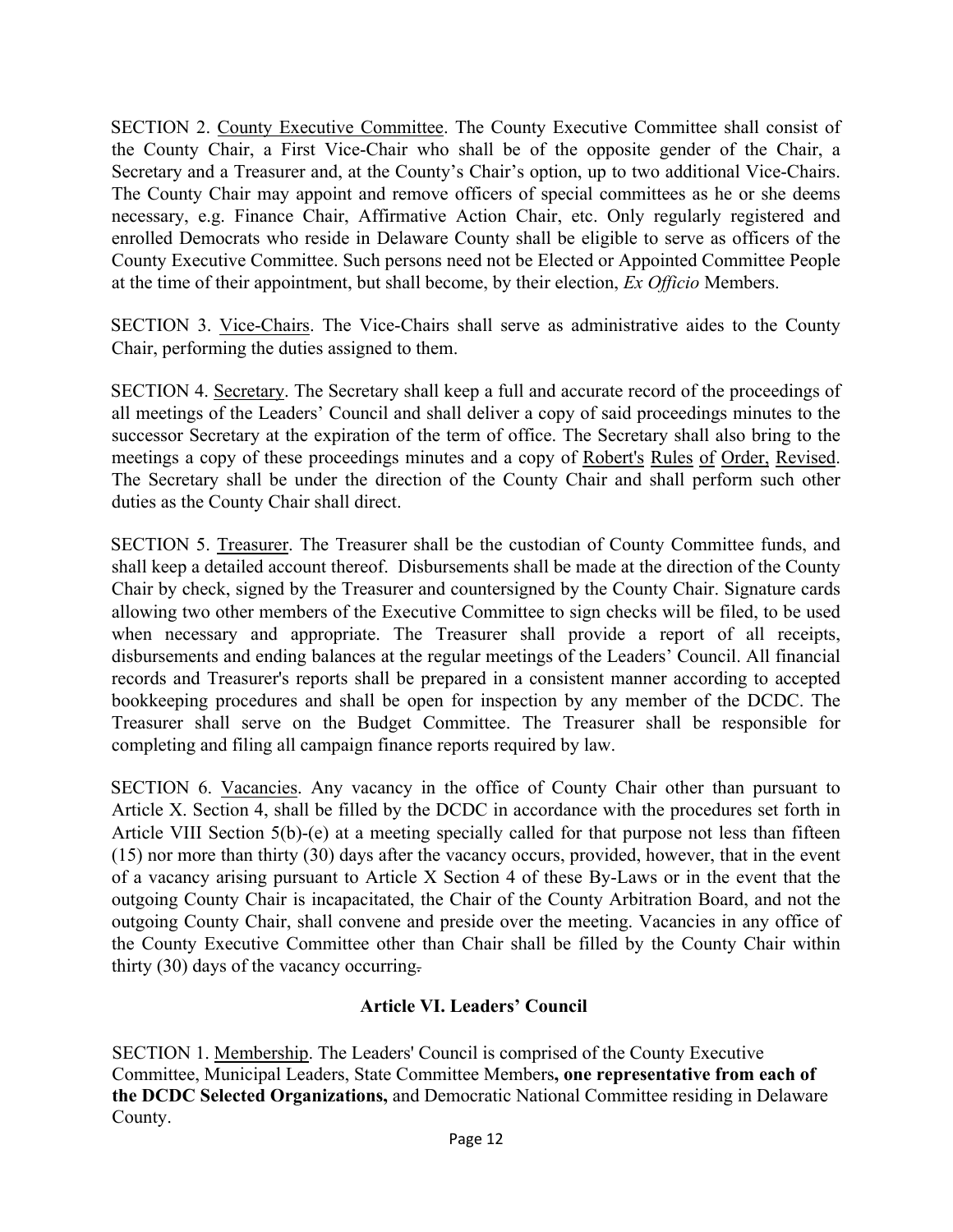# SECTION 2. Purpose and Duties. The role of the Leaders' Council is to:

(a) Be knowledgeable of, fairly interpret and uphold these By-Laws;

(b) Recruit candidates including working with Municipal Leaders to find candidates to fill vacancies on Municipal Committees and other local committees;

(c) Fill vacancies as provided in these By-Laws;

(d) Review reports of the County Treasurer;

(e) Review fund raising plans of the County Committee;

(f) Review the rules of Municipal Committees and, if found inconsistent with the rules of State or National Committees or these By-Laws, rescind the corresponding Municipal rules by giving notice in Writing of such rejection to the Chair of the relevant Municipal Committee;

(g) Serve as liaison between the County Chair and the Municipal Committees;

(h) Suggest future actions of the State Committee; and

(i) Carry out such other activities as are provided for in these By-Laws.

## SECTION 3. Meetings and Procedure.

(a) Meetings shall be held at least six (6) times per calendar year at a place and on a day and hour designated by the County Chair.

(b) Such meetings will be open to all registered Democratic voters in Delaware County and other persons invited by the County Chair none of whom shall have the right to vote at the meetings.

(c) The County Chair shall preside at all meetings and shall have the power to cast the tiebreaking vote in the event of a tie, but otherwise shall not have a vote.

(d) The County Chair shall have the right to veto any decision of the Leaders' Council, which veto may be overridden by an affirmative vote of twothirds of all the Council members. In case of matters requiring a vote, the vote of a majority of those in attendance shall decide the issue, except as otherwise set forth herein.

(e) Except for the County Chair as set forth above in Section 3(c), and for Municipal Co-Chairs as set forth in Article VII, Section 2, each person in attendance at a meeting shall be entitled to cast one vote.

(f) A Municipal Vice-Chair may represent the Municipality, without a Proxy if the Municipal Chair is not present; and

(g) **New matters to be voted upon at a Leaders' Council meeting will only be considered if there was five days advance notice to the members either directly or via the County Chair or County Executive Director in the usual form of notice for Leaders' Council meetings, except where circumstances make advance notice unreasonable or impractical as determined by the chair or a vote of the Council at the time of the meeting.**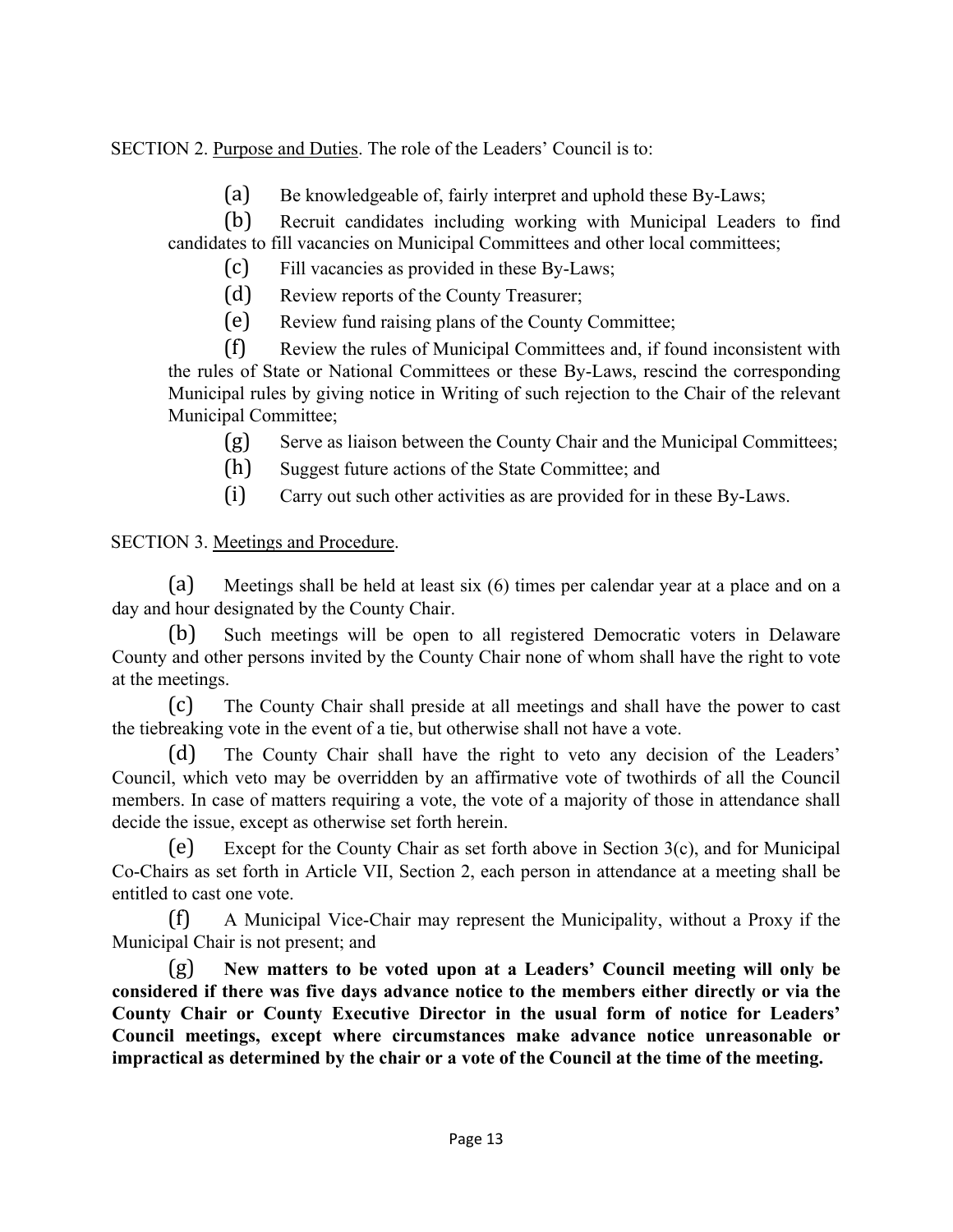#### **Article VII. Municipal Committees**

SECTION 1. General Description. In each Municipality there shall be a committee which shall consist of the Elected and Appointed Committee People from that Municipality and may also include Ward/District Leaders and other Ex Officio Members, State Committee Members and At-Large Municipal Committee People. The Municipal Committee shall be the authoritative body in charge of Democratic Party management in each city, borough or township, subject to the directions of the County Chair, and shall have power to adopt rules for the governance of such committees not inconsistent with public law, Rules of the State and National Committees, or these By-Laws. The Municipal Chair shall be the Chief Executive of the Municipal Committee.

SECTION 2. Municipal Reorganization. Each Municipal Committee shall meet within two weeks following the County Reorganization Meeting at a time and place designated by the Municipal Chair, or, in default thereof, by the County Chair, and shall elect, by majority vote of those present, the following officers: a Chair or two Co-Chairs, a Vice-Chair, a Secretary, and a Treasurer, and such other officers as the Municipal Committee may authorize. Such officers need not be Elected or Appointed Committee People at the time of their election but they shall be *Ex Officio* members of the Municipal Committee after their election. The *Ex Officio* members shall each have a vote on all policy making decisions within the Municipal Committee, but they shall not have a vote in the election of officers of the Municipal Committee unless they are also Elected or Appointed Committee People. *Ten (10) days Notice must be provided to all parties eligible to vote at a Municipal Reorganization Meeting (Added by August 18, 2016 Amendment).*  Within thirty (30) days after the Reorganization Meeting of each Municipality, the Municipal Chair (or CoChairs) shall certify in Writing to the County Chair the names of the newly elected Municipal Chair (or Co-Chairs), Vice-Chair, Secretary and Treasurer. In the event a Municipality decides to elect two Co-Chairs, both Co-Chairs may attend meetings of the DCDC, but the Municipality will only have one vote at such meetings. If the Co-Chairs cannot decide how to cast that single vote at a given meeting, the Municipality shall forfeit that vote.

SECTION 3. Duties of the Municipal Chair (or Co-Chairs). The duties of the Municipal Chair (or Co-Chairs) shall include the duty to:

(a) Convene meetings of the Municipal Committee at least once every sixty days and to ensure that Notice of such meetings is sent to the Elected and Appointed Members of the Municipal Committee at least five (5) days prior to such meetings;

(b) Conduct meetings in accordance with Roberts Rules of Order and the applicable procedures of Article VI. Section 3 of these By-Laws.

(c) Attend Leaders' Council meetings and, as appropriate, keep the Municipal Committee informed of matters discussed at those meetings;

(c) Assist Elected and Appointed Committee People with the duties set forth in Article IV. Section 2; (e) Recruit candidates;

(f) Promptly supply Elected and Appointed Committee People with election materials received from county headquarters;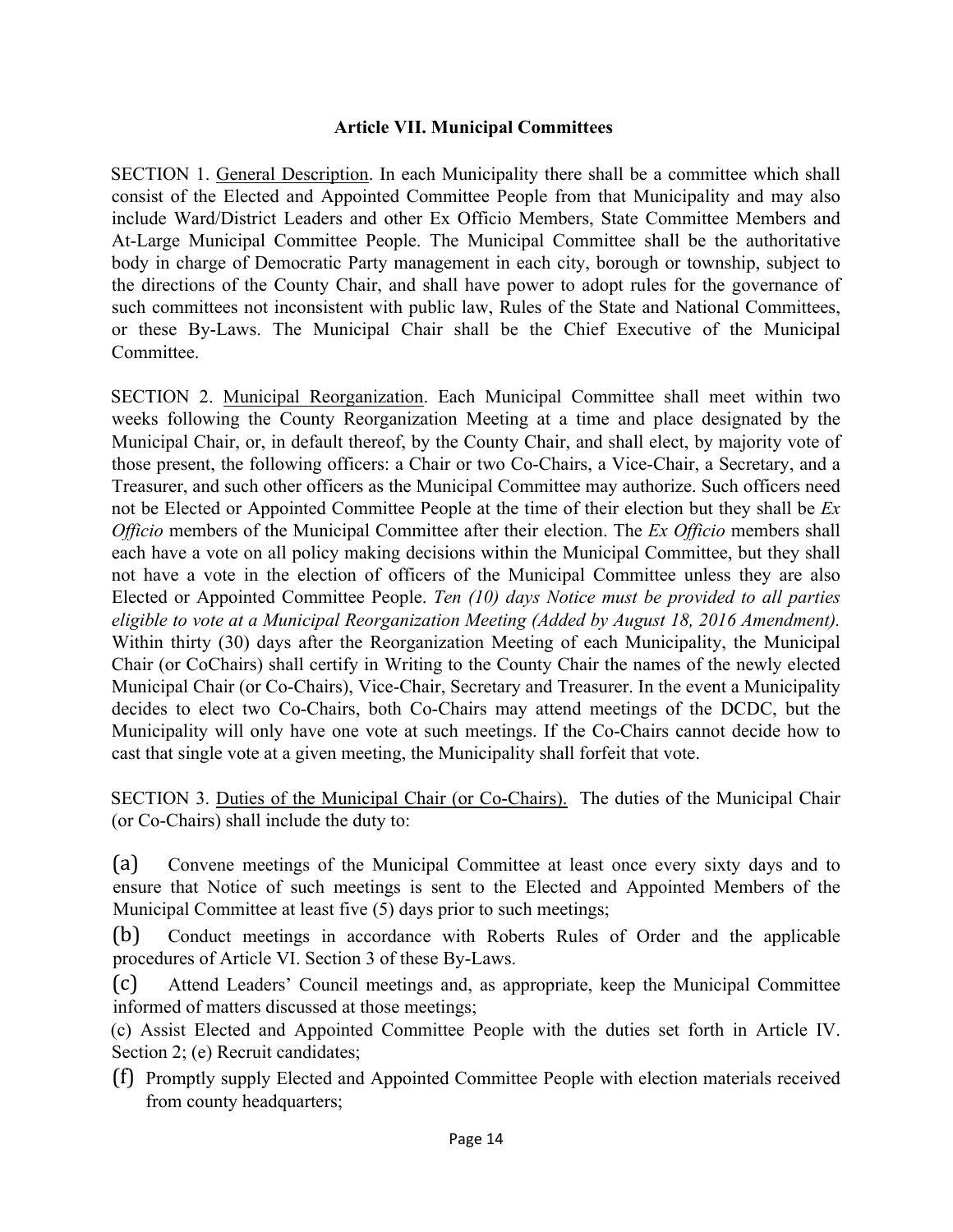- (g) Carry out any legitimate order or resolution of the Leaders' Council;
- (h) Liaise with Ex Officio Members representing the Municipality;
- (i) Submit any Municipal Committee By-Laws and proposed changes to Municipal Committee By-Laws to the Leaders' Council for review and approval; and
- (j) Carry out all other duties required for the operation of the Municipal Committee.

SECTION 4. Ward/District Reorganization. In the City of Chester, the Townships of Haverford and Upper Darby and in such other Municipalities where ward/district leaders are chosen, a Leader shall be elected by the Elected and Appointed Committee People of each ward or district. The meeting for the election of such Leaders shall be summoned by the Municipal Chair (or Co-Chairs) not more than two weeks after the Municipal Election. If the Municipal Chair (or Co-Chairs) fails to call the meeting within the prescribed two week period, the County Chair will assume responsibility for conducting the election of the Ward/District Leaders. Such Ward/District Leaders need not be Elected or Appointed Committee People at the time of their election but they shall become *Ex Officio* Members of the Municipal Committee upon their election. As *Ex Officio* Members, Ward/District Leaders may vote on all policy making decisions within the Municipal Committee, but they shall not have a vote in the election of officers of the Municipal Committee unless they are also Elected or Appointed Committee Members.

SECTION 5. Duties of Ward/District Leaders. The Ward/District Leaders shall assist Elected and Appointed Committee People in their ward/district with the duties set forth in Article IV. Section 2 and will liaise with the Municipal Chair (or Co-Chairs) with respect to their ward/district.

SECTION 6. Duty of Municipal Treasurer. It shall be the duty of the Municipal Treasurer to file financial reports for the Municipal Committee, as required by Pennsylvania Election Law.

SECTION 7. Joint Committees. When it furthers the efficient structuring of the DCDC, the Leaders' Council may authorize the Elected and Appointed Committee People from two or more Municipalities to organize as a Joint Committee. For purposes of these By-Laws, a Joint Committee shall be treated as a single Municipal Committee. Joint Committees shall endeavor to elect a representative selection officers from the various Municipalities constituting the Joint Committee. The Leaders' Council may, at any time, authorize the membership of a Joint Committee to re-organize as individual Municipal committees.

SECTION 8. Vacancies. Except as otherwise provided for in Section 8 of this Article governing removal of the Municipal Chair or Co-Chair, any vacancy occurring in any Municipal Committee's elected officers shall be filled by nomination and election by that Municipality's Elected and Appointed Committee People within sixty (60) days after the occurrence of the vacancy. In case of a vacancy in the office of Municipal Chair or Co-Chair, if no replacement has been made within sixty (60) days, the County Chair shall call and chair that election. In case of a vacancy in another Municipal elected office, the Municipal Chair (or Co-Chairs) shall call and chair the election for replacement.

*SECTION 9. Endorsements. Municipal Committee votes on endorsements of candidates shall be subject to Article VIII. Sections 1, 2 and 3 and Section 6, (b)(c) of these By-Laws. No Municipal*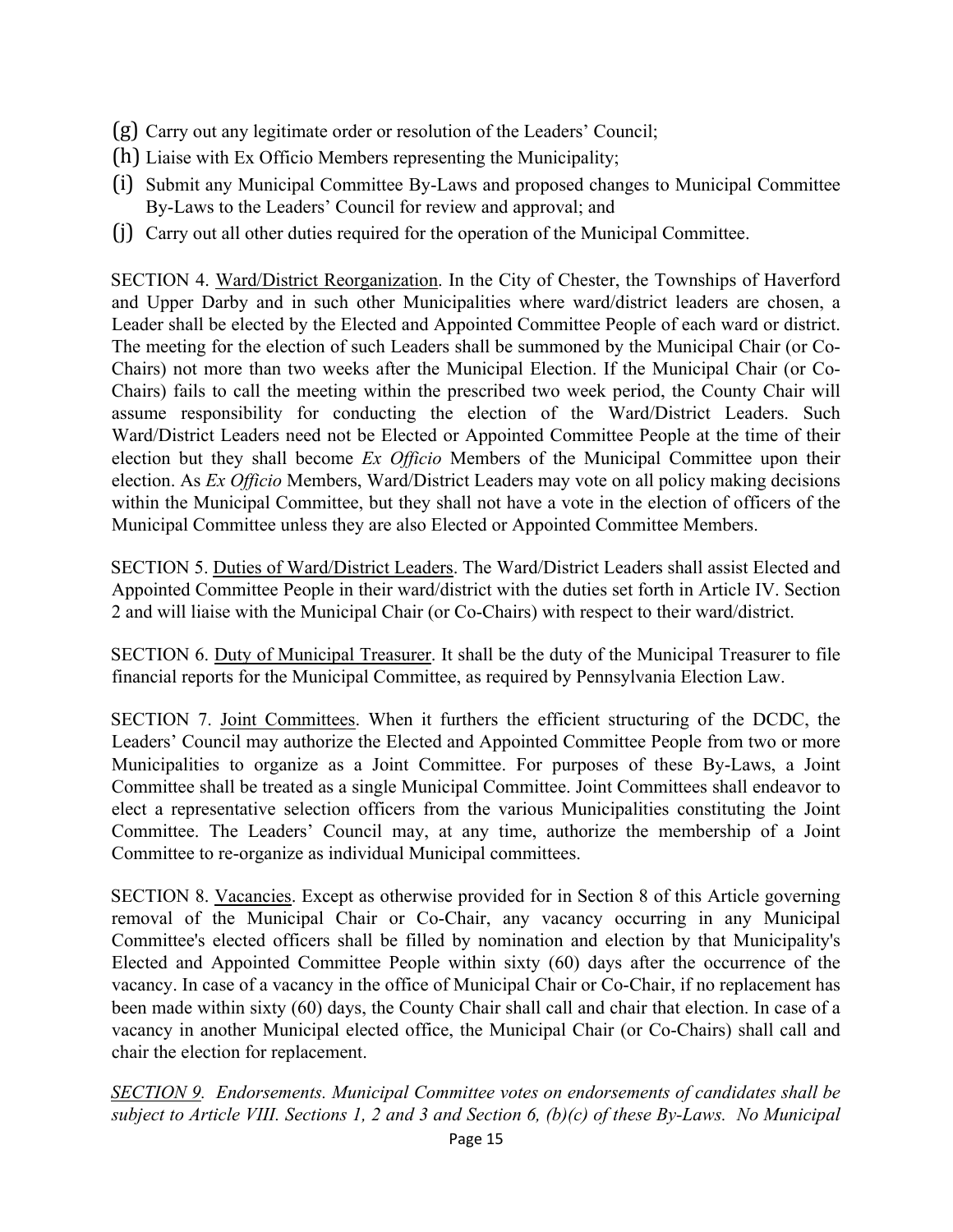*Committee shall endorse a candidate unless 10 days Notice has been provided to all eligible voters. (Added by August 18, 2016 Amendment.)* 

#### **Article VIII. Meetings**

SECTION 1. Rules of Procedure.

(a) Unless otherwise provided herein, all meetings of the DCDC shall be conducted in accordance with the rules of procedure set forth in Robert's Rules of Order, Revised.

(b) In accordance with Article IX. Section 12 of the National Charter and By-Laws of the Democratic Party of the United States, secret, i.e. anonymous, unsigned balloting shall not be used as a form of voting.

(c) The person chairing the meeting shall select a parliamentarian for the meeting by simple majority.

(d) Unless otherwise specified herein, Notice of all DCDC meetings, as defined below, of meetings shall be postmarked or sent electronically no less than five days in advance of the date of the meeting unless otherwise specified herein.

(e) Those who are authorized under this By-Laws to attend a meeting in person or by Proxy, where authorized, shall constitute a Quorum for that meeting.

(f) All public meetings shall be open to all registered Democrats.

SECTION 2. Notice. Notice means written, posted, first class mail addressed to the mailing address of very DCDC member required to be provided notice of a given meeting, provided, however, that Notice may be made by electronic mail in lieu of first class mail to any DCDC member who agrees to accept Notice by that method. A DCDC member shall be deemed to have agreed to consent to electronic Notice if they provide the County Secretary with their email address. The County Secretary shall maintain a record of current e-mail addresses.

SECTION 3. Proxies. Proxy voting shall be allowed at all meetings, except Recall Conventions and Reorganization Meetings, in accordance with the following rules:

(a) The proxy must be in writing in the form set forth in Exhibit 1 to these By-Laws and signed by the person entitled to vote;

(b) The person acting as proxy must be a registered Democrat residing in the same municipality as the person entitled to vote and may not be an Elected or Appointed Committee Person or otherwise entitled to vote at the meeting for which the proxy is being given; and

(c) The proxy must be presented at the commencement of the meeting during which it will be used.

SECTION 4. Leaders' Council Meetings. Leaders' Council meetings will be conducted in accordance with the procedures set forth in Article VI. Section 3.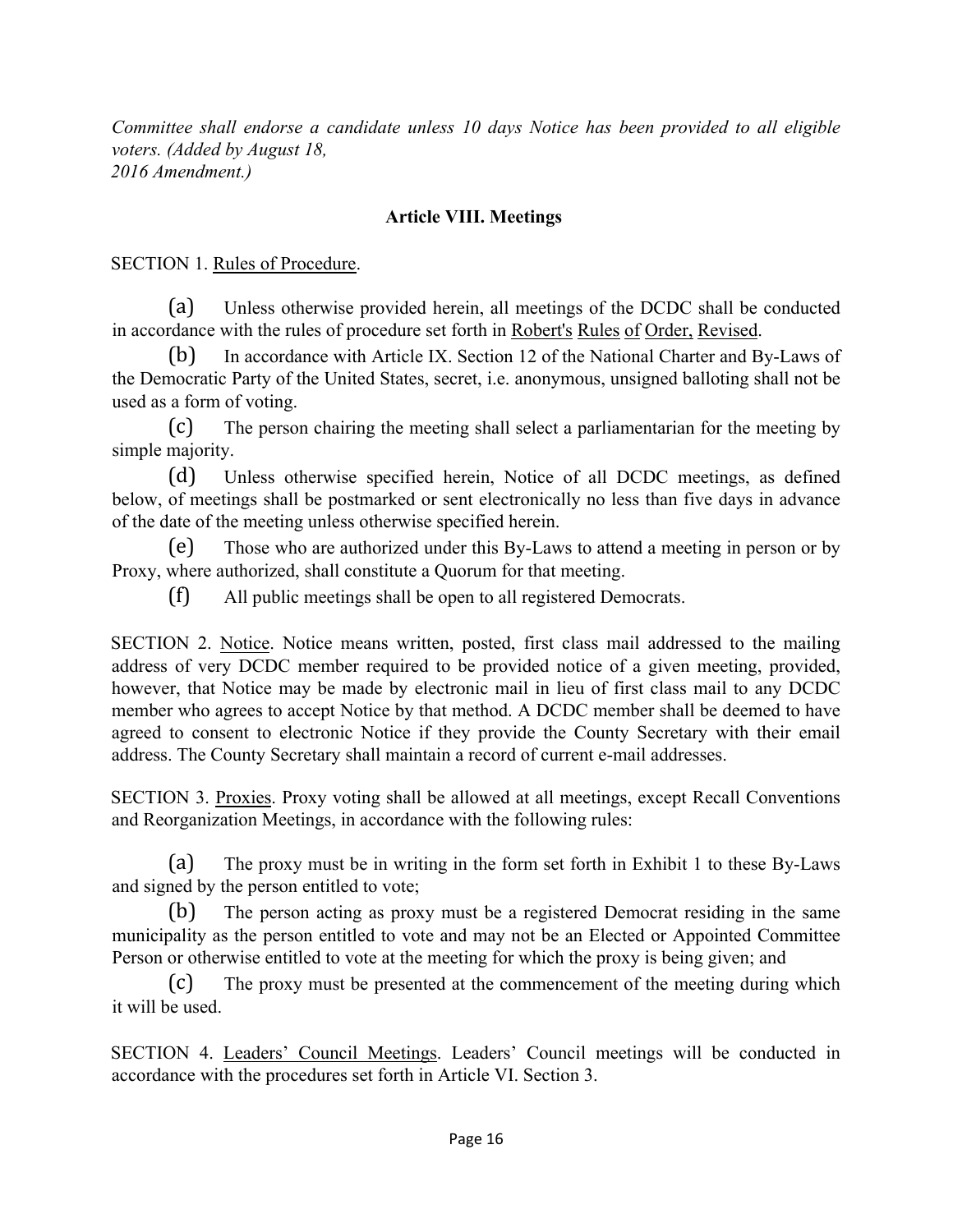# SECTION 5. Reorganization Meeting.

(a) A Reorganization Meeting of the DCDC shall be held no later than thirty five (35) days following the Spring Primary in the year the Governor is elected.

(b) The County Chair shall be elected at the Reorganization Meeting by simple majority of the votes cast by those who are eligible to vote. Elections for County Chair shall employ signed ballots.

(c) The Reorganization Meeting will be convened by the outgoing County Chair at a specified time. The outgoing County Chair shall preside over the Meeting, except as provided in Section 5(d). Voting by proxy shall not be permitted at a Reorganization Meeting.

In the event the outgoing County Chair is not available, or is a candidate for reelection, the Leaders' Council shall by simple majority vote elect a temporary Chair, who shall not be a candidate for County Chair, to convene and preside over the Reorganization Meeting.

(e) Not less than five (5) days prior to the Reorganization Meeting, each candidate for Chair shall submit to the County Chair in Writing a list of five (5) names to serve during the Reorganization Meeting as election staff or aides, as follows: one watcher, one tabulator, one member of the Credentials Committee and two floor aides.

# SECTION 6. Nominating Convention.

(a) Within a month after the first day fixed by law for circulating nominating petitions prior to each Primary Election, or as soon thereafter as practicable, the County Chair shall hold a meeting for the purpose of selecting candidates to be recommended to Democratic voters for nomination at the ensuing Primary Election for each public office for which nominations are to be made.

(b) Endorsements shall require at least a 55% majority of those present and entitled to vote.

(c) In the absence of a sufficient majority vote to endorse for a given office, all candidates' names will appear on the DCDC sample ballot for that office.

(d) Endorsements for representatives to the General Assembly, magisterial district justices, school directors and local offices shall not be voted upon by persons living outside the District that the candidate would represent if elected.

(e) Endorsements made at the Nominating Convention shall have the weight of recommendations to the Municipal Committees and to Elected and Appointed Committee People, but shall not prevent Municipal Committees or Elected or Appointed Committee People from endorsing another Democratic candidate.

SECTION 7. Endorsements After the Nominating Convention. In the event no candidate has publicly declared for a given office at the time of the Nominating Convention and a candidate files a nominating petition after the Nominating Convention has taken place or if the petition period is closed and a candidate announces a write-in campaign, endorsements may be made as follows: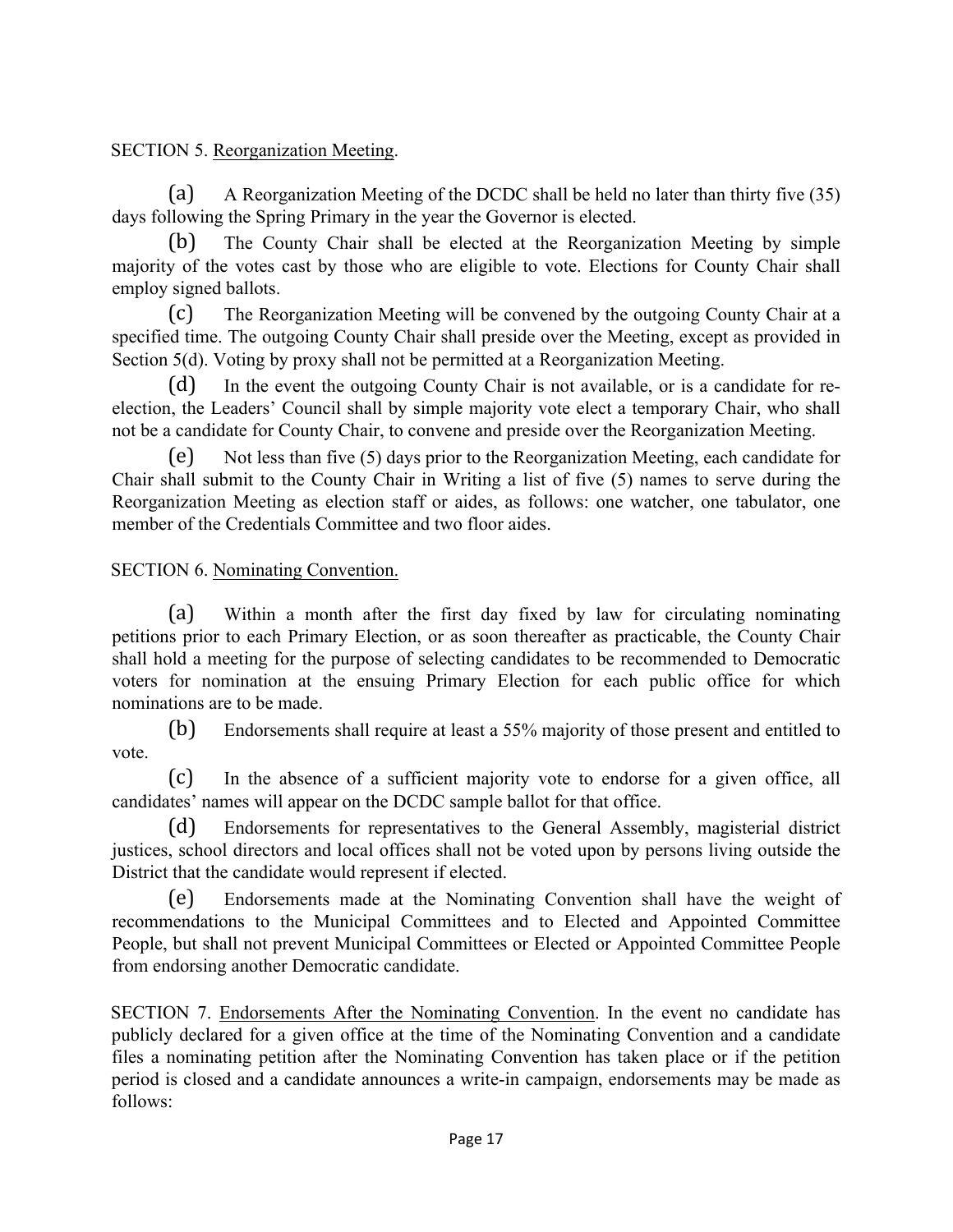(a) County candidates may be endorsed by at least a 55% majority vote of the Leaders' Council; and

(b) General assembly and other local candidates may be endorsed by at least a 55% majority vote of the applicable Municipal Committees, who will notify the County Chair after the vote has been taken.

SECTION 8. Recall Convention. A convention for recall of the County Chair shall be called in accordance with the procedure set forth in Article X. Section 4. The Chair of the County Arbitration Board shall preside at the Recall Convention.

SECTION 9. Special Meetings.

(a) Special Meetings of the County Committee may be called by either the County Chair, or by one of the Vice-Chairs if the County Chair is absent or incapacitated, or at the request in Writing of 50% + 1 of the Elected and Appointed Committee People, which request shall specify the purpose and intent of the meeting.

(b) If the Special Meeting is requested by the Elected and Appointed Committee People, it must be called by the County Chair no later than thirty days after receipt by the County Chair of such request.

(c) No business shall be transacted outside the terms of reference stated in the Call for the Special Meeting.

**SECTION 10. Virtual Meetings. Article VIII as new Section 10. "Virtual Meetings": In the event a public emergency or natural disaster makes the holding of an in-person meeting of all members un-lawful or impossible, a meeting may be conducted by electronic or other remote access means ("virtual meeting") as reasonably necessary for the duration of the emergency or disaster; provided that such virtual meetings shall be held with full regard for the need to maintain accessibility as much as possible for all members, including those with disabilities and those who lack access to sophisticated technology tools. Any action that could be taken at an in-person meeting, including bylaws amendments, may also be taken at a virtual meeting held pursuant to this clause but any action taken at any virtual meeting should be considered for ratification at the first regular in-person meeting held after such virtual meeting.**

#### **Article IX. Vacancies**

SECTION 1. Candidate For More Than One Election District. The Leaders' Council shall have the power to fill all vacancies on the county ticket, or in any elective district covering two or more municipalities within the county, which occur by reason of death, withdrawal, failure to nominate at the Primary Election, calling of a special election, or other cause, and which cannot be filled at a Primary Election. The candidate's name will be chosen from a list of one or more candidates submitted by the local committees from the Municipalities or election districts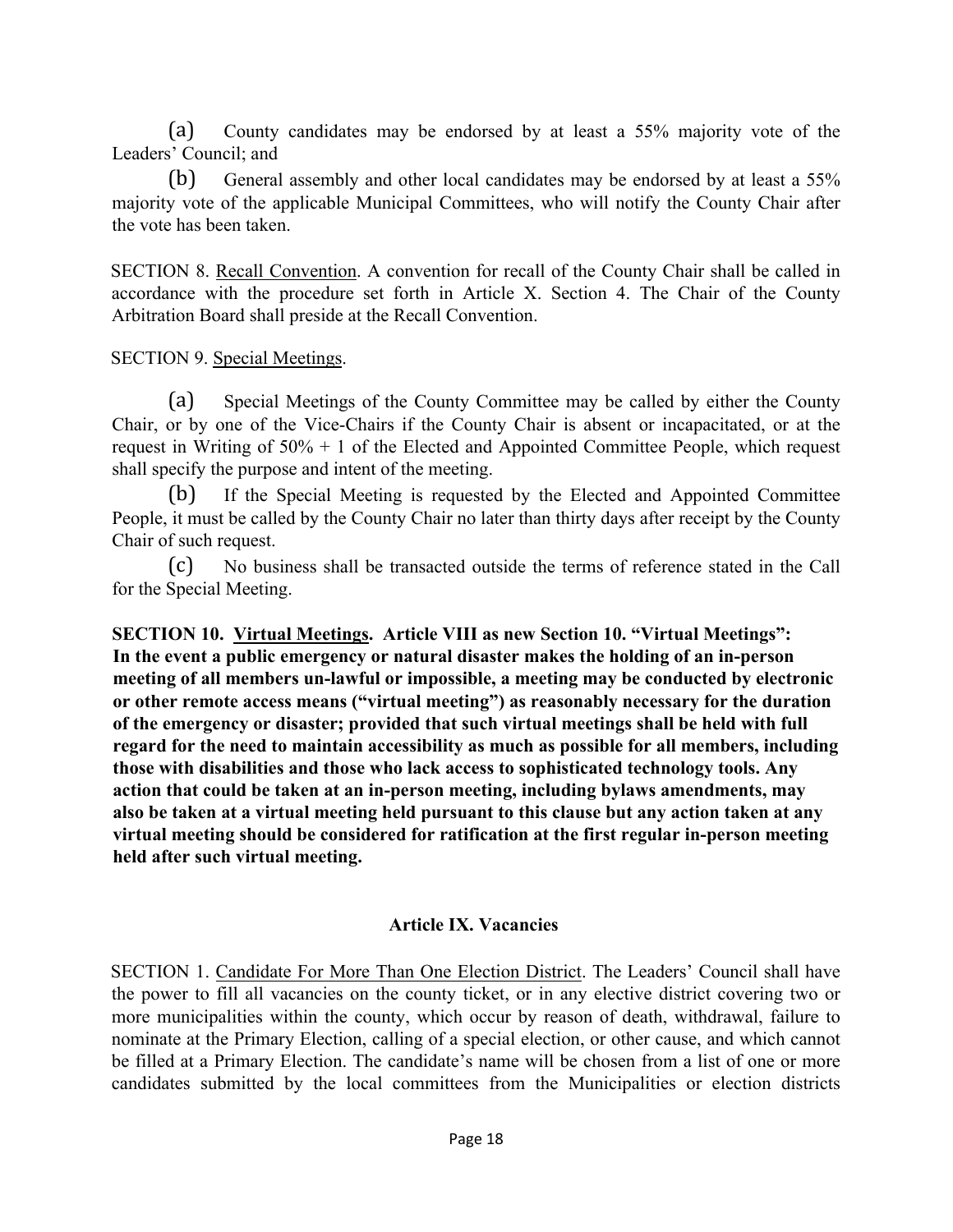concerned. The elected Chair and Secretary of the County Committee shall certify such nomination as provided by law.

SECTION 2. Candidate Within One Election District. Vacancies occurring on a Municipal or ward election district ticket, by reason of death, withdrawal, failure to nominate at the Primary Election, calling of a special election, or other cause, and which cannot be filled at a Primary Election shall be filled as follows: where the vacancy is for a Municipal office, it, shall be filled and certified by the Municipal Committee; where the office to be filled is for a subdivision of a Municipality, the vacancy shall be filled and certified by the Elected and Appointed Committee People of the subdivision affected and the County Chair shall be notified so that the results may be transmitted to the Bureau of Elections*.*

SECTION 3. Candidate Vacancy Where No Committee Is Organized. Vacancies occurring on a Municipal or ward/precinct ticket by reason of death, withdrawal, failure to nominate at the Primary Election calling of a special election, or other cause, and which cannot be filled at a Primary Election in Municipalities, wards or precincts which have not been duly organized in accordance with these By-Laws, shall be filled by the Leaders' Council and certified by the Chair and Secretary of the County Committee as provided by law.

#### **Article X. Removal**

SECTION 1. Immediate Removal. If any member of the DCDC is convicted of a felony while a member of the DCDC, then such member shall immediately and automatically cease to be a member without any required further action by the DCDC. The vacancy created by said conviction and automatic expulsion shall be deemed to occur on the date of the final judgment of conviction.

SECTION 2. Removal for Disqualification. Any member of the DCDC found to be in violation of Article III, Sections 3 or 4 in accordance with the procedures set forth in Article XI shall be removed from membership and, if applicable, office.

SECTION 3. Removal of Elected and Appointed Committee People for Failure to Perform Duties. Any Elected or Appointed Committee Person may be removed from the DCDC for failure substantially to carry out the duties set forth in Article IV. Section 2. Request for removal may be made by that Committee Person's Municipal Leader, who shall first confer with the remaining Committee Person in that election District and who will then submit a written request specifying the reasons for such removal, including details of the failure to perform in accordance with these By-Laws, to the County Chair. The request shall then be handled in accordance with the procedure set forth in Article XI. Section 2.

SECTION 4. Removal of the County Chair. The County Chair may be removed prior to the expiration of his/her term of office in accordance with the following: (i) a request to convene a Recall Convention shall be made to the County Solicitor in Writing, shall be verified, shall state with specificity the factual basis for removal, and shall be signed by either at least two-thirds of the Elected and Appointed Committee People, or at least two-thirds of the Leaders' Council; (ii) no more than thirty (30) days after receipt of such request, the County Solicitor shall cause Notice of a Recall Convention to be sent to all eligible Recall voters as set forth in Article IV;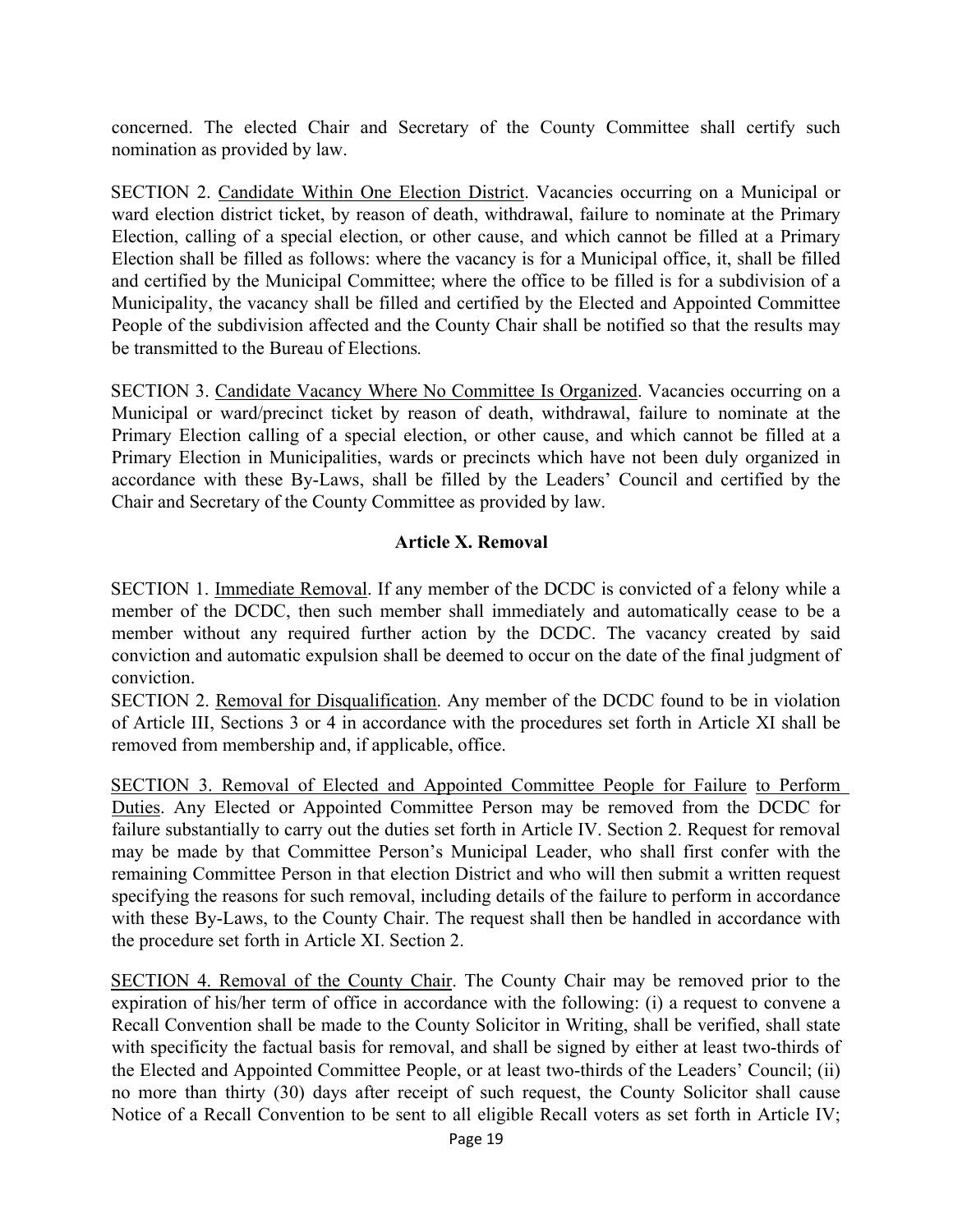(iii) the Recall Convention shall be conducted as set forth in Article VIII. Section 8; (iv) the County Chair shall be removed by a vote of not less than two thirds of all eligible voters. Voting shall employ signed ballots and voting by proxy shall not be permitted.

SECTION 5. Removal of Municipal Chair or Co-Chair for Failure to Perform Duties. A simple majority of Elected and Appointed Committee People of the Municipal Committee shall have the right to petition the County Chair to remove their Municipal Chair or Co-Chair prior to the expiration of his/her term of office for failure to perform the duties set forth in Article VII. Section 3, or for failure to abide by the rules of the State Committee or these By-Laws. In addition, the County Chair or any Elected or Appointed Committee Person may file a petition to remove a Municipal Chair or Co-Chair if the Municipal Chair or Co-Chair was not elected in accordance with these By-Laws or the rules of the relevant Municipality. A petition to remove a Municipal Chair or Co-Chair shall be in Writing, shall be verified, and shall state with specificity the factual basis for the removal. The County Chair shall, within thirty (30) days of receiving (or making) such petition, call a meeting of the Elected and Appointed Committee People of the Municipality for the purpose of determining whether or not the Municipal Chair or Co-Chair should be removed. The County Chair shall, not less than ten (10) days prior to the meeting, send notice of such meeting to each individual entitled to vote on the removal petition and to the subject of the petition. The notice shall contain the text of the petition. A vote of not less than two-thirds of the Elected, Appointed and State Committee People from the Municipality shall be required to remove a Municipal Chair or Co-Chair. In the event a Municipal Chair or Co-Chair is removed in accordance with this Section, a Municipal reorganization as set forth in Article VII. Section 2 shall be held within thirty (30) days of the date of removal.

 SECTION 6. Removal of a Ward/District Leader for Failure to Perform Duties. A ward/district leader may be removed for failure to carry out substantially the duties set forth in Article VII. Section 5. To effectuate such a removal, a majority of the Elected and Appointed Committee People in the ward/district sign a petition for removal and submit it to the Municipal Leader. The petition for removal shall be in Writing, shall be verified, and shall state with specificity the failure(s) warranting the removal. The removal of the subject of the petition shall be automatically effectuated upon the submission to the Municipal Leader of a petition for removal that is fully compliant with this Section 6. Upon receipt of a petition for removal, the Municipal Leader shall immediately provide a copy of the petition to the County Chair and to the subject of the petition, and shall notify the subject of the petition of his/her removal.

#### **Article XI. Dispute Resolution**

# SECTION 1. Composition and Authority of the County Arbitration Board ("CAB").

(a) The CAB shall consist of three (3) members selected to serve a four (4) year term by the County Chair with the approval of a majority of those present at the first Leaders' Council meeting following the county

Reorganization. Any registered Democrat in Delaware County may serve as a member of the CAB, provided, however, that neither the County Solicitor nor any member of the Leaders' Council may serve on the CAB.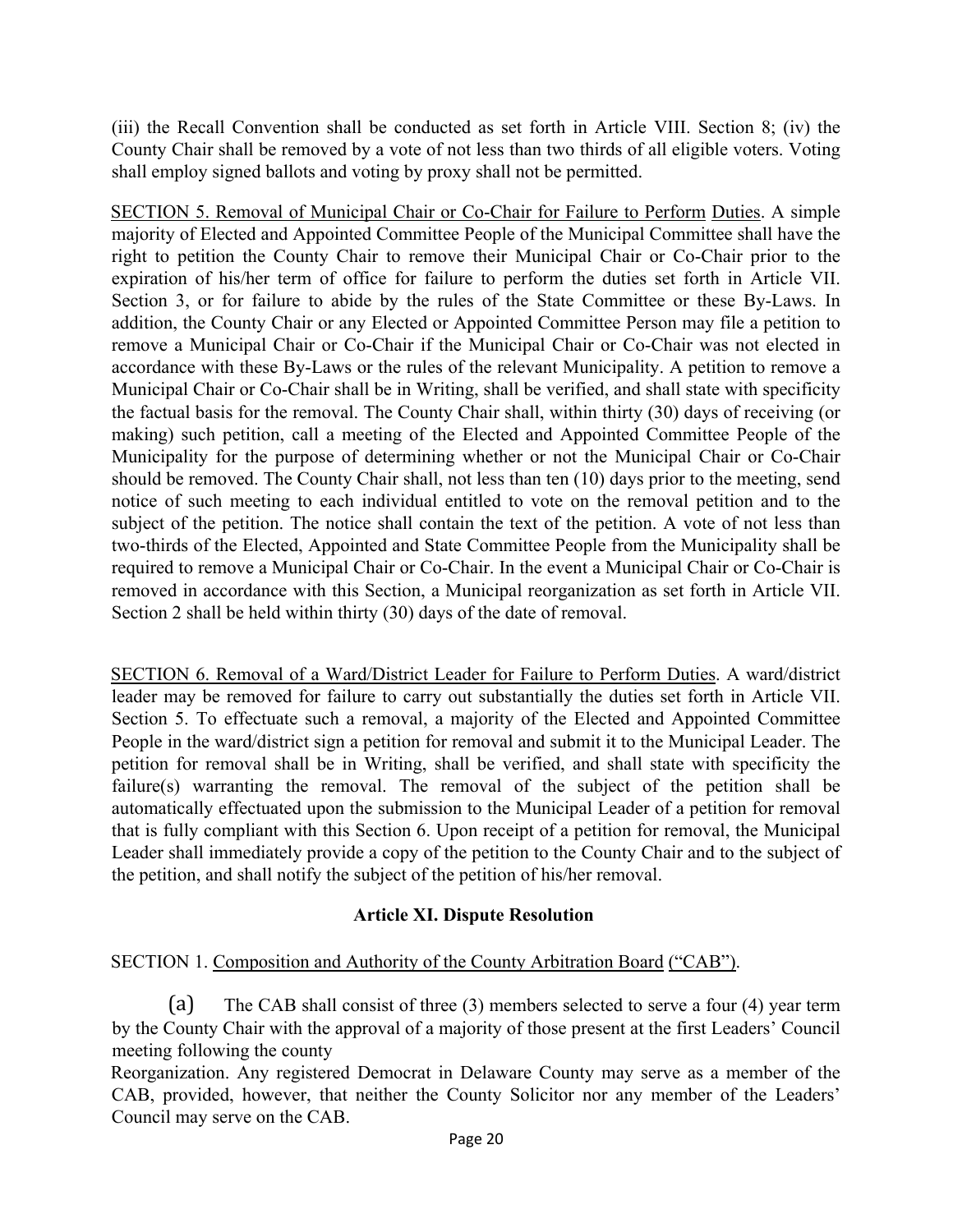(b) The CAB will be responsible for hearing complaints and other matters as specified in these By-Laws, as well as for hearing complaints regarding any alleged violations of these By-Laws and regarding any disputes referred to it by the County Executive Committee or a Municipal Leader after consultation with the County Solicitor.

(c) The CAB shall have the power to censure and/or remove from office only in matters concerning Elected and Appointed Committee People. In all other cases, its role shall be solely one of arbitration and the CAB shall have such power and authority as may be conferred upon it by the parties to such matters.

(d) The CAB shall organize prior to its first hearing by electing a Chair, one Vice Chair of opposite gender and one Secretary.

(e) Vacancies occurring on the CAB shall be filled by appointment by the County Chair within thirty days after the vacancy occurs. All such appointments shall become effective only upon a vote of ratification, submitted via electronic mail or other suitable medium, by a simple majority of the Leaders' Council, which vote must take place within seven (7) days of the appointment being made by the County Chair. A failure of the Leaders' Council to hold a timely vote on such an appointment shall be deemed to constitute a ratification of the appointment by the Leaders' Council.

(f) Any member of the CAB may be removed for cause by a vote of not less than two-thirds of the Leaders' Council, in accordance with the procedure set forth in Article X Section 4 for removal of the County Chair; provided, however, that the County Chair, and not the Chair of the CAB, shall preside over the Recall Convention of a member of the CAB.

SECTION 2. Preliminary Procedure for Complaints.

(a) Complaints against any member of the DCDC shall be in Writing, shall be verified, shall state with specificity the reasons for the complaint, and shall (except as provided in subsection (e) of this section) be submitted to the County Chair.

(b) Only a member of the DCDC Elected or Appointed Committee People, State Committee, or members of the Leaders' Council or Executive Committee may lodge a complaint against a member of the DCDC.

(c) Once the complaint is submitted to the County Chair, the following procedure shall apply: (i) the complaint shall be promptly provided to the County Solicitor, who will immediately provide a copy of the complaint to the person against whom the complaint was filed and advise that person of their right to submit information in Writing to the County Solicitor for consideration when an assessment of the complaint is being made; (ii) the County Solicitor will promptly undertake an assessment of the complaint; and, if the County Solicitor determines that the complaint has merit, (iii) the County Solicitor will, not more than thirty (30) days after receipt of the complaint by the County Chair, submit the complaint and the County Solicitor's written assessment thereof, along with a copy of any written information provided by the person who is the subject of the complaint, to the CAB for review and disposition as provided in these By-Laws.

(d) In the event the County Chair is the subject of the complaint, the complaint shall be submitted directly to the County Solicitor.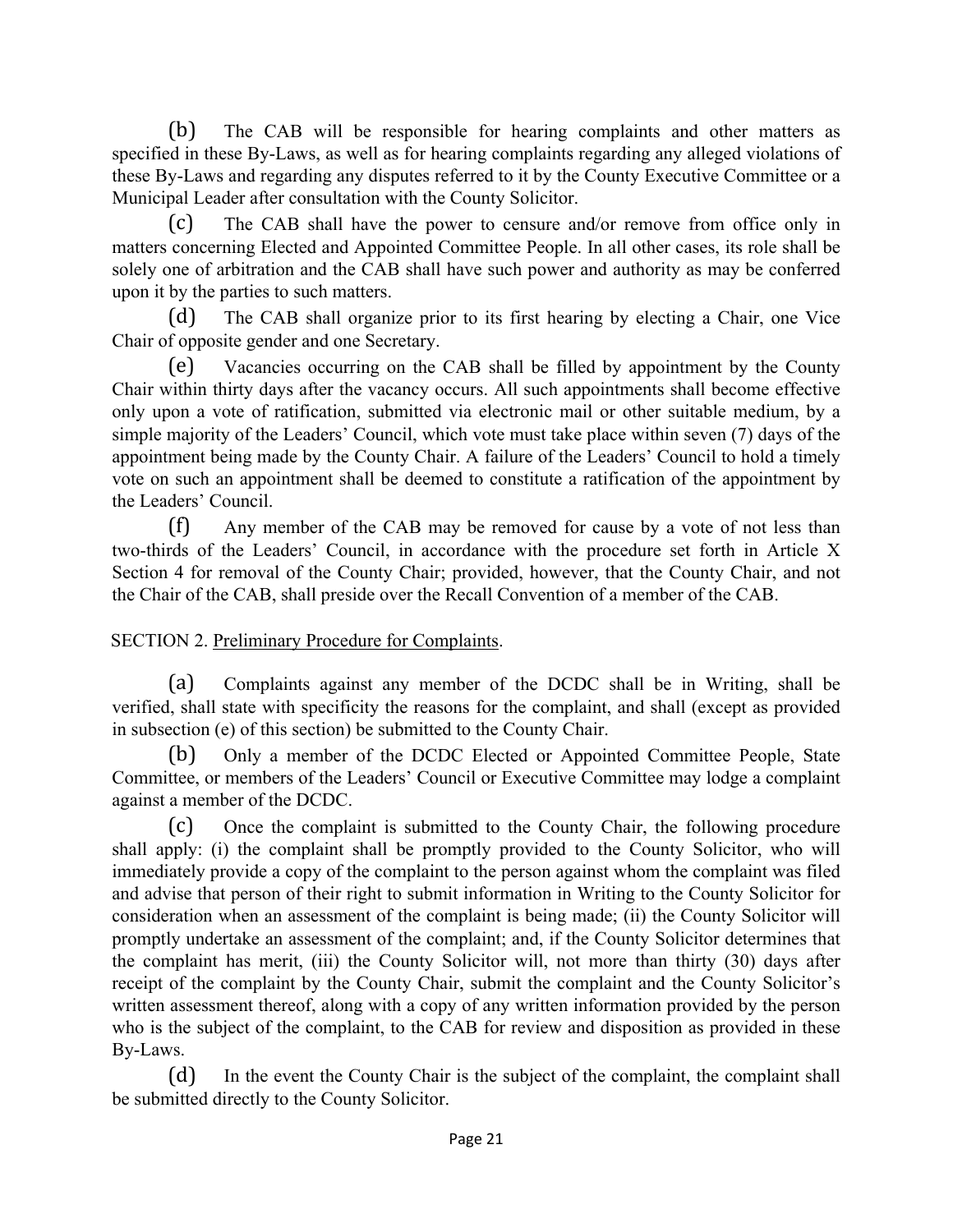SECTION 3. Proceedings Before the County Arbitration Board.

(a) All members of the CAB shall endeavor to remain and appear impartial with respect to any matter pending before, or likely to be presented to, the CAB.

(b) The burden of proof for all matters coming before the CAB will be a preponderance of the evidence, i.e., the evidence must show that the fact sought to be proved is more probable than not. In all matters coming before the CAB, the burden of proof shall rest on the party making the complaint.

(c) Any member appearing before the CAB shall be accorded a full and fair hearing, with the right to be represented by counsel, to present evidence, and to confront and crossexamine witnesses. No hearsay evidence shall be considered, and all questions relating to the interpretation of these By-Laws shall be decided by the CAB upon advice of the County Solicitor.

(d) All parties to any complaint will be requested to appear before the CAB in a hearing notice sent to the parties by the CAB not less than ten (10) days prior to the hearing. Should any person making a complaint refuse or fail to appear at the hearing, then the CAB shall enter final judgment dismissing all of the charges with prejudice. Should any person against whom a complaint has been filed refuse or fail to appear at the hearing where the party making the complaint does appear at the hearing, then the CAB shall enter final judgment against the person against whom the complaint has been filed, provided that the complainant has met the required burden of proof. A record of all CAB hearings shall be kept, though such record need not be a word-for-word transcript. For purposes of this section, person shall mean either an individual or a duly authorized member of a Municipal Committee, Ward or District.

(e) The CAB shall have the responsibility for deciding on the proper disposition of such matters as come before it, within the limits of the By-Laws of the Democratic State Committee and the DCDC. In order for a decision of the CAB to be effective, it must be approved by a majority of the members.

(f) The CAB shall not apply censure of any type of longer than two years upon any individual.

(g) In the event of personal involvement of a CAB member in a matter presented to the CAB for disposition or such other conflict of interest on the part of a CAB member, that member shall recuse themselves and the County Chair shall, with the approval of a simple majority of the Leaders' Council, appoint a temporary replacement to hear the matter all in accordance with the procedures set forth in Section 1(e) of this Article.

The CAB shall promptly notify the County Chair of any final judgment or ruling and the Chair will notify the members of the Leaders' Council in Writing.

(i) If a CAB decision results in removal of an Elected or Appointed Committee Person, the vacancy so created shall be filled in the manner provided by these By-Laws, but not before any right to appeal has been exhausted or has expired.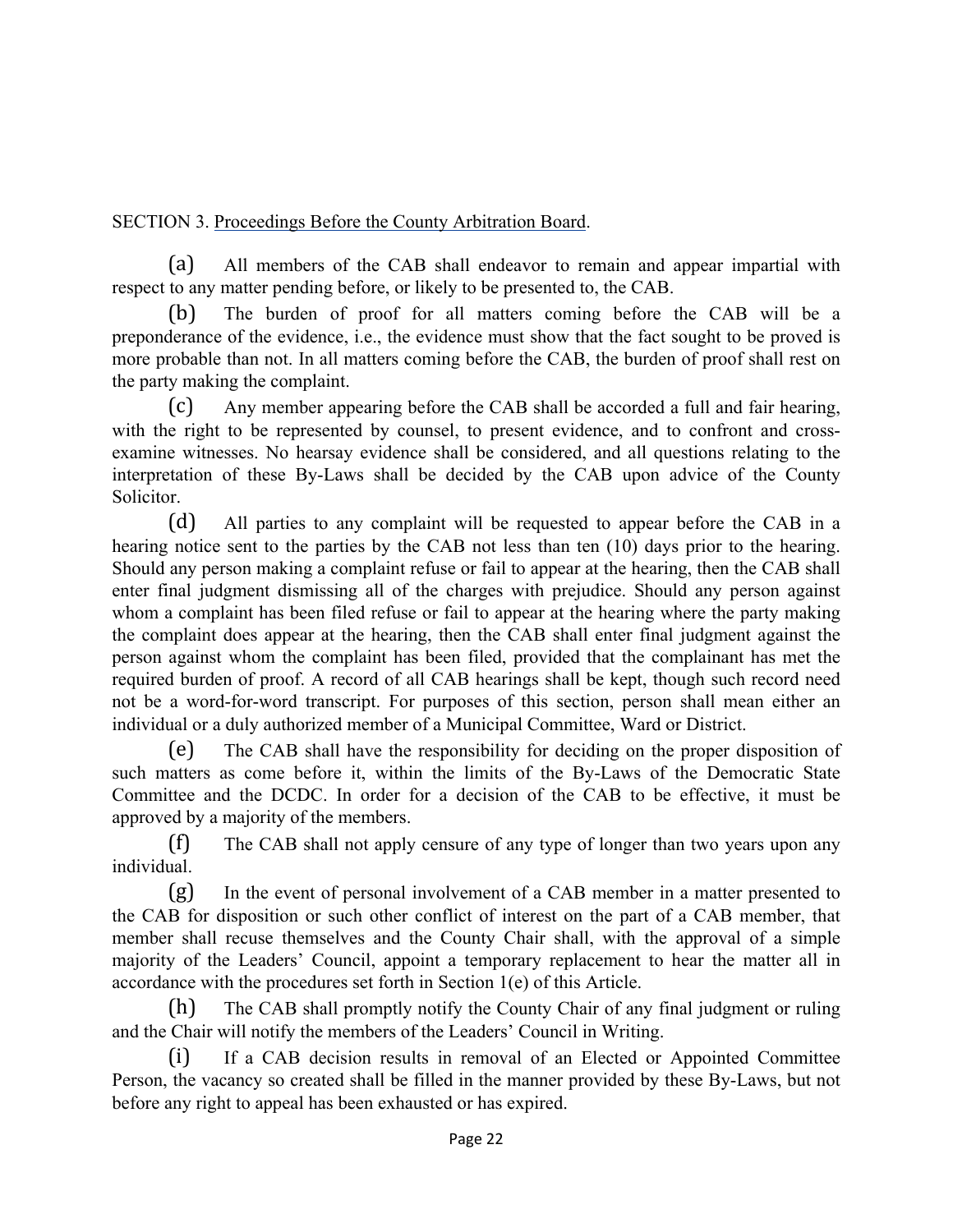(j) A ruling by the CAB may be appealed only by the person against whom the complaint has been filed to the Leaders' Council which shall affirm or reverse the CAB's decision. A decision to reverse shall be based solely on a review of the record and a finding that the CAB abused its discretion or acted without factual basis, using a standard of clear and convincing evidence. The Leaders' Council decision shall be final.

(k) Statute of Limitations. Complaints based on a violation of these ByLaws must be brought within one hundred and eighty (180) days of the date the violation was discovered, or reasonably should have been discovered, whichever is earlier.

## **Article XII. Finances**

No funds shall be raised or solicited by any person or committee in the name of the Delaware County Democratic Committee without the advice and consent of the County Chair. Fund raising by local Democratic Committees should be conducted in such a way as to avoid unnecessary overlap or conflict with DCDC fundraising activities. At a minimum, Municipal Leaders should regularly liaise with DCDC leadership regarding their fundraising activities on behalf of the Municipal Committee and local races and notify DCDC leadership as early as practicable prior to a fundraising event.

## **Article XIII. Amendments**

These By-Laws may be amended in accordance with one of the following procedures:

(a) At a any meeting of the DCDC by majority vote of those eligible to vote and who are either present or voting by Proxy, provided that Notice of such proposed amendments was sent to all eligible voters at least ten (10) days prior to the meeting at which action is to be taken; or

(b) By the Leaders' Council, by majority vote of those eligible to vote and who are either present or voting by Proxy in three (3) consecutive monthly meetings, provided that Notice of such proposed amendments is sent to all eligible voters at least ten (10) days prior to the first meeting at which action is to be taken. No more than three (3) meetings shall be required to effectuate an amendment by this method even if modifications to a proposed amendment are adopted at the first, second or third meeting.